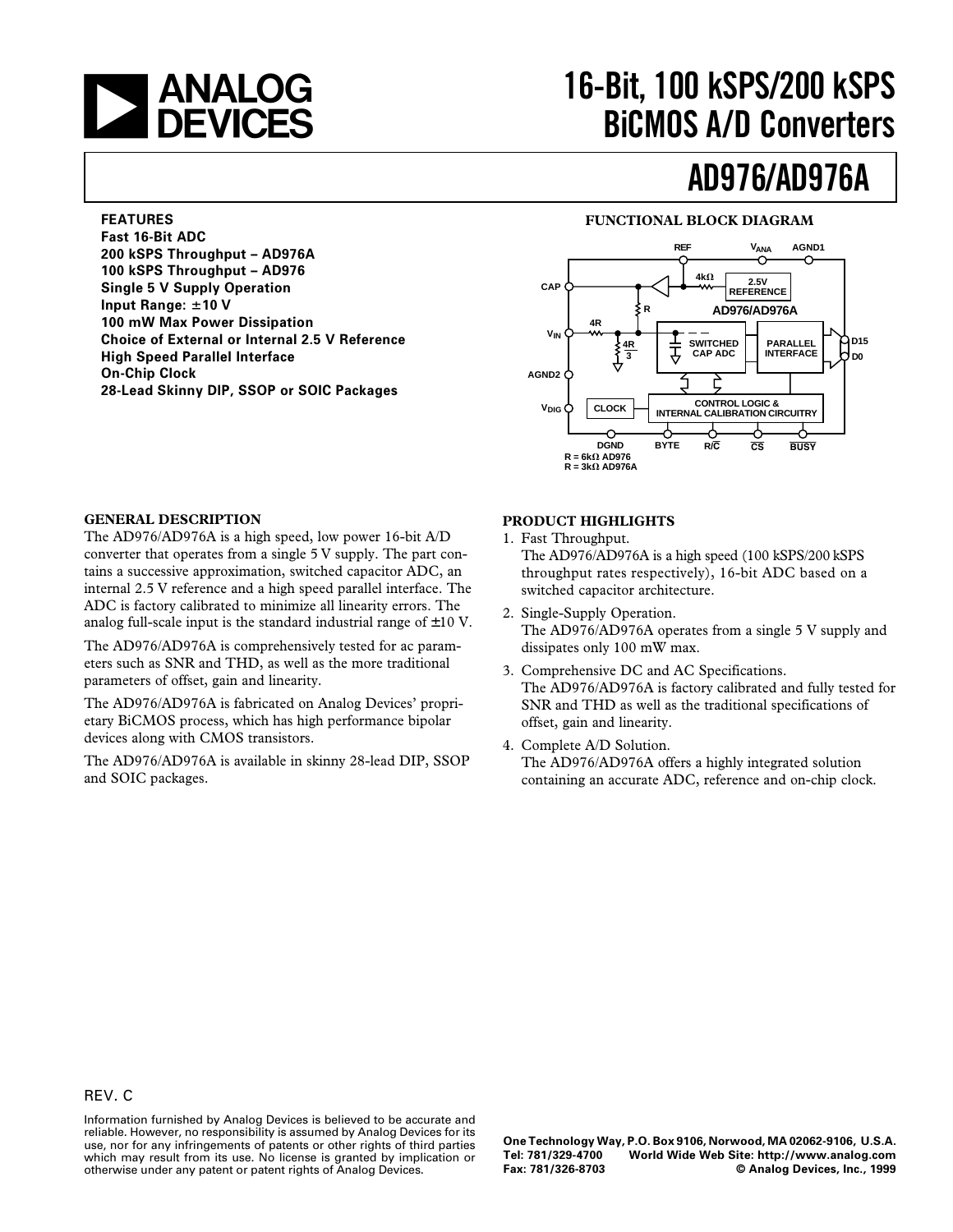$AD976A-SPEC$  **IFICATIONS** ( $-40^{\circ}$ C to  $+85^{\circ}$ C, F<sub>s</sub> = 200 kHz, Ref = Internal Reference, V<sub>DIG</sub> = V<sub>ANA</sub> = +5 V unless **otherwise noted)**

|                                                                                                                                                                                                                                                                                                                                                                                                                                  |                  | AD976AA                   |                                                    |                  | AD976AB                   |                                                        |                  | AD976AC                                      |                                                |                                                                                                                                  |
|----------------------------------------------------------------------------------------------------------------------------------------------------------------------------------------------------------------------------------------------------------------------------------------------------------------------------------------------------------------------------------------------------------------------------------|------------------|---------------------------|----------------------------------------------------|------------------|---------------------------|--------------------------------------------------------|------------------|----------------------------------------------|------------------------------------------------|----------------------------------------------------------------------------------------------------------------------------------|
| Parameter                                                                                                                                                                                                                                                                                                                                                                                                                        | Min              | Typ                       | Max                                                | Min              | Typ                       | Max                                                    | Min              | Typ                                          | Max                                            | Units                                                                                                                            |
| <b>RESOLUTION</b>                                                                                                                                                                                                                                                                                                                                                                                                                | 16               |                           |                                                    | 16               |                           |                                                        | 16               |                                              |                                                | <b>Bits</b>                                                                                                                      |
| <b>ANALOG INPUT</b><br>Voltage Range<br>Impedance<br>Capacitance                                                                                                                                                                                                                                                                                                                                                                 |                  | ±10<br>13<br>22           |                                                    |                  | ±10<br>13<br>22           |                                                        |                  | ±10<br>13<br>22                              |                                                | V<br>$k\Omega$<br>pF                                                                                                             |
| THROUGHPUT SPEED<br>Complete Cycle<br>Throughput Rate                                                                                                                                                                                                                                                                                                                                                                            | 200              |                           | 5                                                  | 200              |                           | $\mathfrak s$                                          | 200              |                                              | 5                                              | μs<br>kHz                                                                                                                        |
| DC ACCURACY<br><b>Integral Linearity Error</b><br>Differential Linearity Error<br>No Missing Codes<br>Transition Noise <sup>2</sup><br>Full-Scale Error <sup>3, 4</sup><br>Full-Scale Error Drift<br>Full-Scale Error, Ext. REF = 2.5 V<br>Full-Scale Error Drift, Ext. REF = 2.5 V<br>Bipolar Zero Error <sup>4</sup><br>Bipolar Zero Error Drift<br><b>Power Supply Sensitivity</b><br>$V_{ANA} = V_{DIG} = V_D = 5 V \pm 5\%$ | $-2$<br>15       | 1.0<br>±7<br>±2<br>±2     | ±3<br>$+3$<br>$\pm 0.5$<br>±0.5<br>±10<br>$\pm 8$  | $-1$<br>16       | 1.0<br>±7<br>±2<br>±2     | ±2<br>$+1.75$<br>±0.25<br>$\pm 0.25$<br>±10<br>$\pm 8$ |                  | ±3<br>±2<br>15<br>1.0<br>±7<br>$\pm 2$<br>±2 | $\pm 0.5$<br>$\pm 0.5$<br>±15<br>$\pm 8$       | LSB <sup>1</sup><br>LSB<br>Bit<br><b>LSB</b><br>$\frac{0}{0}$<br>ppm/°C<br>$\frac{0}{0}$<br>ppm/°C<br>mV<br>ppm/°C<br><b>LSB</b> |
| <b>AC ACCURACY</b><br>Spurious Free Dynamic Range <sup>5</sup><br>Total Harmonic Distortion <sup>5</sup><br>Signal to (Noise + Distortion) $5$<br>$-60$ dB Input<br>Signal to Noise <sup>5</sup><br>Full-Power Bandwidth <sup>7</sup><br>Input Bandwidth                                                                                                                                                                         | 90<br>83<br>83   | 27<br>$\mathbf{1}$<br>2.7 | $-90$                                              | 96<br>85<br>85   | 28<br>$\mathbf{1}$<br>2.7 | $-96$                                                  | 90<br>83<br>83   | 27<br>$\mathbf{1}$<br>2.7                    | $-90$                                          | dB <sup>6</sup><br>dB<br>dB<br>dB<br>dB<br><b>MHz</b><br><b>MHz</b>                                                              |
| SAMPLING DYNAMICS<br>Aperture Delay<br><b>Transient Response</b><br>Full-Scale Step<br>Overvoltage Recovery <sup>8</sup>                                                                                                                                                                                                                                                                                                         |                  | 40<br>150                 | $\mathbf{1}$                                       |                  | 40<br>150                 | $\mathbf{1}$                                           |                  | 40<br>150                                    | $\mathbf{1}$                                   | ns<br>μs<br>ns                                                                                                                   |
| <b>REFERENCE</b><br>Internal Reference Voltage<br>Internal Reference Source Current<br>External Reference Voltage Range                                                                                                                                                                                                                                                                                                          | 2.48             | 2.5<br>$\mathbf{1}$       | 2.52                                               | 2.48             | 2.5<br>$\mathbf{1}$       | 2.52                                                   | 2.48             | 2.5<br>1                                     | 2.52                                           | V<br>μA                                                                                                                          |
| for Specified Linearity<br>External Reference Current Drain<br>Ext. $REF = 2.5 V$                                                                                                                                                                                                                                                                                                                                                | 2.3              | 2.5                       | 2.7<br>100                                         | 2.3              | 2.5                       | 2.7<br>100                                             | 2.3              | 2.5                                          | 2.7<br>100                                     | V<br>μA                                                                                                                          |
| <b>DIGITAL INPUTS</b><br>Logic Levels<br>$\rm V_{II}$<br>V <sub>IH</sub><br>$I_{IL}$<br>$I_{IH}$                                                                                                                                                                                                                                                                                                                                 | $-0.3$<br>$+2.0$ |                           | $+0.8$<br>$V_{\text{DIG}} + 0.3$<br>±10<br>$\pm10$ | $-0.3$<br>$+2.0$ |                           | $+0.8$<br>$V_{\text{DIG}} + 0.3$<br>±10<br>$\pm10$     | $-0.3$<br>$+2.0$ |                                              | $+0.8$<br>$V_{\text{DIG}} + 0.3$<br>±10<br>±10 | V<br>V<br>μA<br>μA                                                                                                               |

NOTES

<sup>1</sup>LSB means least significant bit. With a  $\pm 10$  V input, one LSB is 305  $\mu$ V.

 $\mathrm{^{2}T}$ ypical rms noise at worst case transitions and temperatures.

3 Measured with fixed resistors as shown in Figure 5 (AD976) and Figure 6 (AD976A). Adjustable to zero as shown in Figure 7.

4 Full-scale error is expressed as the % difference between the actual full-scale code transition voltage and the ideal full-scale transition voltage and includes the effect of offset error. The full-scale error is the worst case of either the –full-scale or +full-scale code transition voltage errors.

 ${}^{5}f_{IN}$  = 20 kHz (AD976) and  $f_{IN}$  = 45 kHz (AD976A), 0.5 dB down, unless otherwise noted.

<sup>2</sup>f<sub>IN</sub> = 20 kHz (AD976) and f<sub>IN</sub> = 45 kHz (AD976A), 0.5 dB down, unless otherwise noted.<br><sup>6</sup>All specifications in dB are referred to a full scale ±10 V input.<br><sup>7</sup>Full-power bandwidth is defined as full-scale input frequ

 ${}^{8}$ Recovers to specified performance after a 2  $\times$  F<sub>S</sub> input overvoltage.

Specifications subject to change without notice.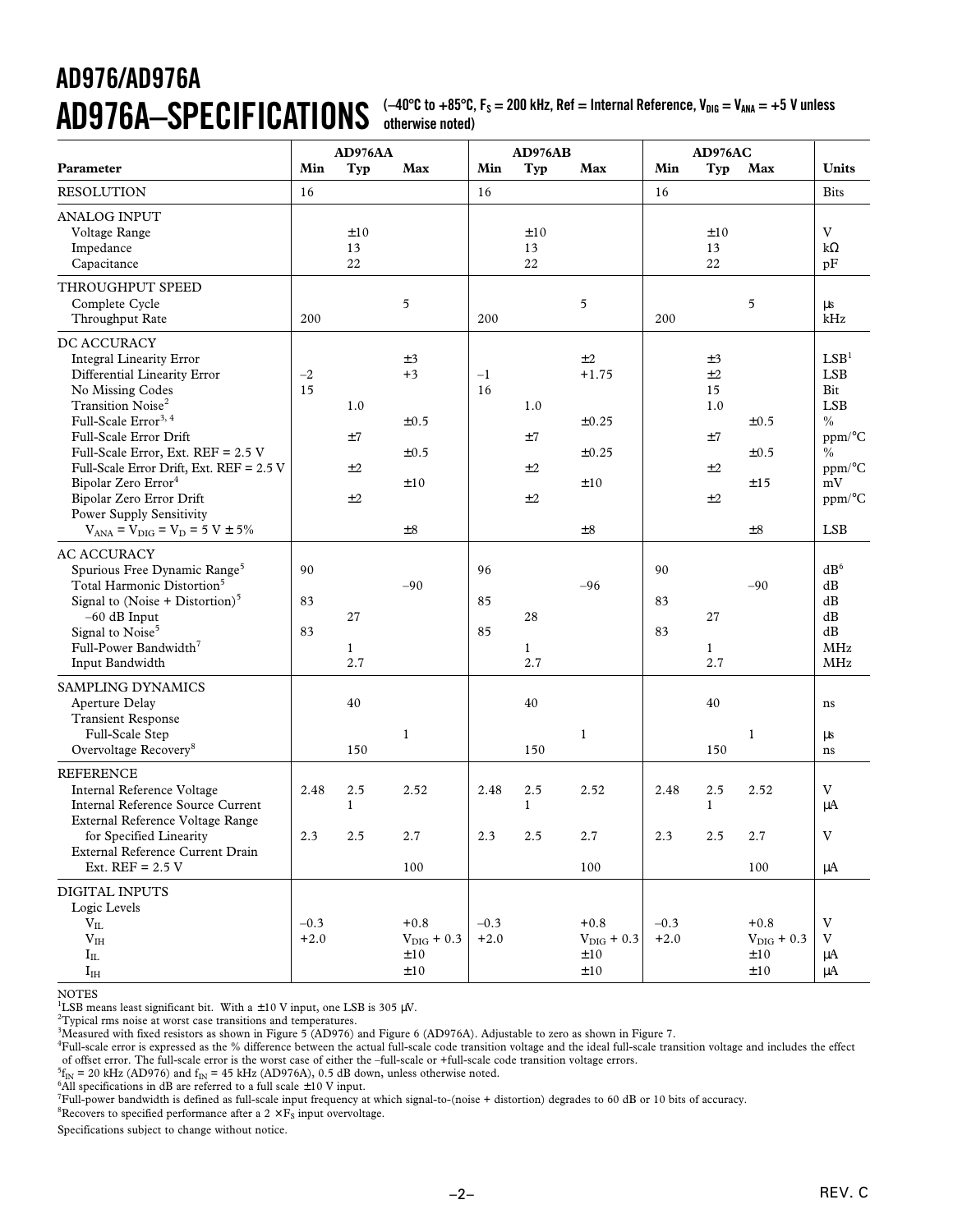### $\bf{AD976-}$  $\bf{SPECIFICATIONS}$   $\leftarrow$   $\bf{A0}^{\circ}$  $\bf{C}$  to +85 $^{\circ}$ C,  $\bf{F}_s$  = 100 kHz, Ref = Internal Reference, **VDIG = VANA = +5 V unless otherwise noted)**

|                                                                                                                                                                                                                                                                                                                                                                                                                                  |                  | AD976A                |                                                    |                  | AD976B                |                                                     |                  | <b>AD976C</b>                                |                                                          |                                                                                                                                         |
|----------------------------------------------------------------------------------------------------------------------------------------------------------------------------------------------------------------------------------------------------------------------------------------------------------------------------------------------------------------------------------------------------------------------------------|------------------|-----------------------|----------------------------------------------------|------------------|-----------------------|-----------------------------------------------------|------------------|----------------------------------------------|----------------------------------------------------------|-----------------------------------------------------------------------------------------------------------------------------------------|
| Parameter                                                                                                                                                                                                                                                                                                                                                                                                                        | Min              | Typ                   | Max                                                | Min              | Typ                   | Max                                                 | Min              | <b>Typ</b>                                   | Max                                                      | <b>Units</b>                                                                                                                            |
| <b>RESOLUTION</b>                                                                                                                                                                                                                                                                                                                                                                                                                | 16               |                       |                                                    | 16               |                       |                                                     | 16               |                                              |                                                          | <b>Bits</b>                                                                                                                             |
| <b>ANALOG INPUT</b><br>Voltage Range<br>Impedance<br>Capacitance                                                                                                                                                                                                                                                                                                                                                                 |                  | ±10<br>23<br>22       |                                                    |                  | ±10<br>23<br>22       |                                                     |                  | ±10<br>23<br>22                              |                                                          | V<br>$k\Omega$<br>pF                                                                                                                    |
| THROUGHPUT SPEED<br>Complete Cycle<br>Throughput Rate                                                                                                                                                                                                                                                                                                                                                                            | 100              |                       | 10                                                 | 100              |                       | 10                                                  | 100              |                                              | 10                                                       | μs<br>kHz                                                                                                                               |
| DC ACCURACY<br><b>Integral Linearity Error</b><br>Differential Linearity Error<br>No Missing Codes<br>Transition Noise <sup>2</sup><br>Full-Scale Error <sup>3, 4</sup><br>Full-Scale Error Drift<br>Full-Scale Error, Ext. REF = 2.5 V<br>Full-Scale Error Drift, Ext. REF = 2.5 V<br>Bipolar Zero Error <sup>4</sup><br>Bipolar Zero Error Drift<br><b>Power Supply Sensitivity</b><br>$V_{ANA} = V_{DIG} = V_D = 5 V \pm 5\%$ | $-2$<br>15       | 1.0<br>±7<br>±2<br>±2 | ±3<br>$+3$<br>$\pm 0.5$<br>±0.5<br>±10<br>$\pm\,8$ | $-1$<br>16       | 1.0<br>±7<br>±2<br>±2 | ±2<br>$+1.75$<br>±0.25<br>±0.25<br>±10<br>$\pm 8$   |                  | ±3<br>±2<br>15<br>1.0<br>±7<br>$\pm 2$<br>±2 | $\pm 0.5$<br>±0.5<br>±15<br>$\pm\,8$                     | LSB <sup>1</sup><br><b>LSB</b><br>Bit<br><b>LSB</b><br>$\frac{0}{0}$<br>ppm/°C<br>$\frac{0}{0}$<br>ppm/°C<br>mV<br>ppm/°C<br><b>LSB</b> |
| <b>AC ACCURACY</b><br>Spurious Free Dynamic Range <sup>5</sup><br>Total Harmonic Distortion <sup>5</sup><br>Signal to (Noise + Distortion) $5$<br>$-60$ dB Input<br>Signal to Noise <sup>5</sup><br>Full-Power Bandwidth <sup>7</sup><br>Input Bandwidth                                                                                                                                                                         | 90<br>83<br>83   | 27<br>700<br>1.5      | $-90$                                              | 96<br>85<br>85   | 28<br>700<br>1.5      | $-96$                                               | 90<br>83<br>83   | 27<br>700<br>1.5                             | $-90$                                                    | dB <sup>6</sup><br>dB<br>dB<br>dB<br>dB<br>kHz<br><b>MHz</b>                                                                            |
| SAMPLING DYNAMICS<br>Aperture Delay<br><b>Transient Response</b><br>Full-Scale Step<br>Overvoltage Recovery <sup>8</sup>                                                                                                                                                                                                                                                                                                         |                  | 40<br>150             | 2                                                  |                  | 40<br>150             | $\overline{c}$                                      |                  | 40<br>150                                    | 2                                                        | ns<br>μs<br>ns                                                                                                                          |
| <b>REFERENCE</b><br>Internal Reference Voltage<br><b>Internal Reference Source Current</b><br>External Reference Voltage Range                                                                                                                                                                                                                                                                                                   | 2.48             | 2.5<br>$\mathbf{1}$   | 2.52                                               | 2.48             | 2.5<br>$\mathbf{1}$   | 2.52                                                | 2.48             | 2.5<br>$\mathbf{1}$                          | 2.52                                                     | V<br>$\mu A$                                                                                                                            |
| for Specified Linearity<br>External Reference Current Drain<br>Ext. $REF = 2.5 V$                                                                                                                                                                                                                                                                                                                                                | 2.3              | 2.5                   | 2.7<br>100                                         | 2.3              | 2.5                   | $2.7\,$<br>100                                      | 2.3              | $2.5\,$                                      | 2.7<br>100                                               | V<br>μA                                                                                                                                 |
| DIGITAL INPUTS<br>Logic Levels<br>$\rm V_{II}$<br>V <sub>IH</sub><br>$I_{IL}$<br>$I_{IH}$                                                                                                                                                                                                                                                                                                                                        | $-0.3$<br>$+2.0$ |                       | $+0.8$<br>$V_{\text{DIG}} + 0.3$<br>±10<br>±10     | $-0.3$<br>$+2.0$ |                       | $+0.8$<br>$V_{\text{DIG}} + 0.3$<br>$\pm 10$<br>±10 | $-0.3$<br>$+2.0$ |                                              | $+0.8$<br>$V_{\text{DIG}} + 0.3$<br>$\pm 10$<br>$\pm 10$ | V<br>$\rm{V}$<br>μA<br>μA                                                                                                               |

**NOTES** 

<sup>1</sup>LSB means least significant bit. With a  $\pm 10$  V input, one LSB is 305  $\mu$ V.

 $\mathrm{^{2}T}$ ypical rms noise at worst case transitions and temperatures.

3 Measured with fixed resistors as shown in Figure 5 (AD976) and Figure 6 (AD976A). Adjustable to zero as shown in Figure 7.

4 Full-scale error is expressed as the % difference between the actual full-scale code transition voltage and the ideal full-scale transition voltage and includes the effect of offset error. The full-scale error is the worst case of either the –full-scale or +full-scale code transition voltage errors.

 ${}^{5}F_{IN}$  = 20 kHz (AD976) and  $f_{IN}$  = 45 kHz (AD976A), 0.5 dB down, unless otherwise noted.<br><sup>6</sup>All specifications in dB are referred to a full scale +10 V input

 $^6$  All specifications in dB are referred to a full scale  $\pm 10$  V input.

7 Full-power bandwidth is defined as full-scale input frequency at which signal-to-(noise + distortion) degrades to 60 dB or 10 bits of accuracy.

 $^8$ Recovers to specified performance after a 2  $\times$   $\mathrm{F}_\mathrm{S}$  input overvoltage.

Specifications subject to change without notice.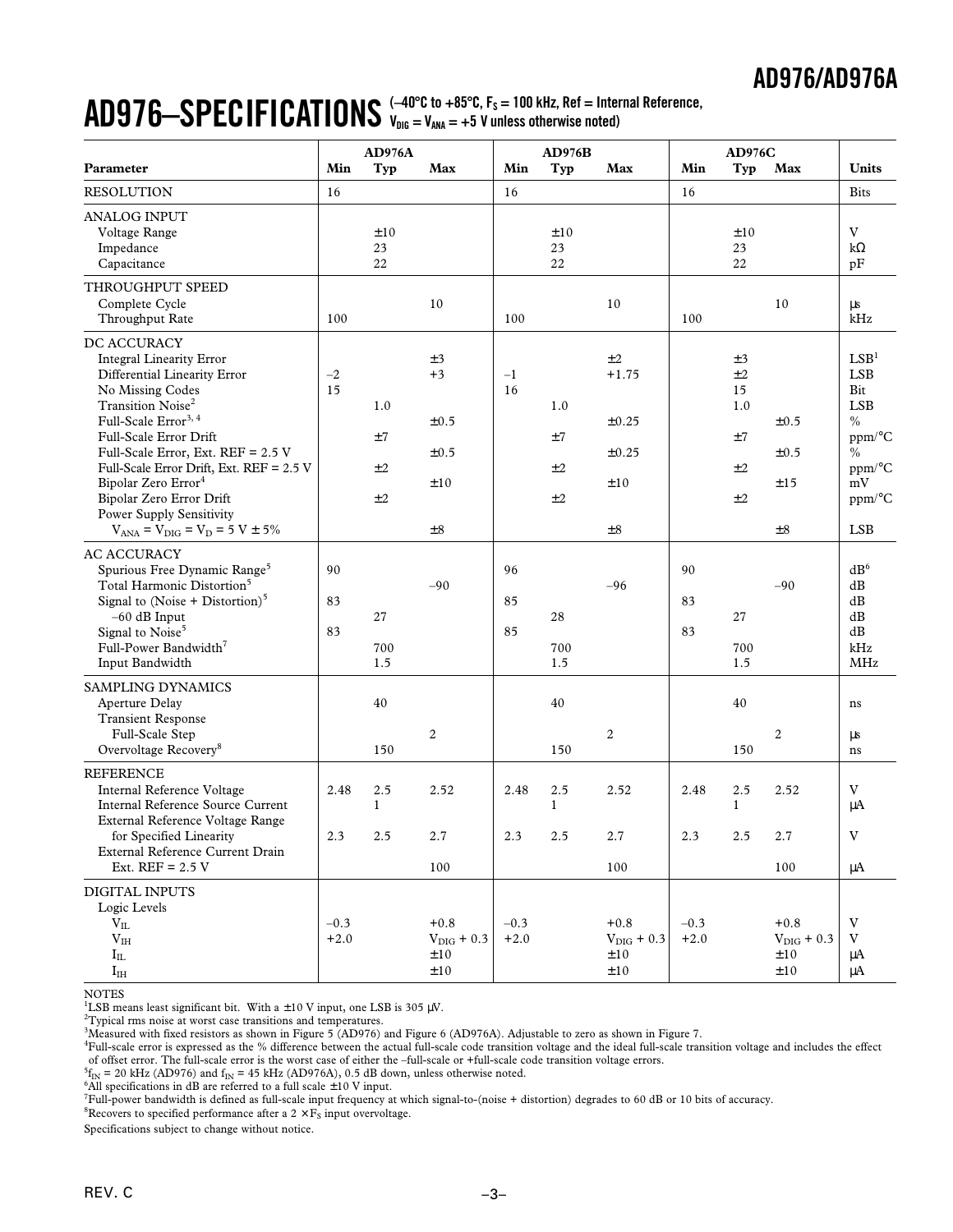| Parameter              | <b>Conditions</b>                          | Min   | Typ                           | Max    | <b>Units</b>    |
|------------------------|--------------------------------------------|-------|-------------------------------|--------|-----------------|
| DIGITAL OUTPUTS        |                                            |       |                               |        |                 |
| Data Format            |                                            |       | Parallel 16 Bits              |        |                 |
| Data Coding            |                                            |       | <b>Binary Twos Complement</b> |        |                 |
| $V_{OL}$               | $I_{\text{SINK}} = 1.6 \text{ mA}$         |       |                               | $+0.4$ | V               |
| $V_{OH}$               | $I_{\text{SOURCE}}$ = 500 µA               | $+4$  |                               |        | V               |
| Leakage Current        | High-Z State,                              |       |                               | ±5     | μA              |
|                        | $V_{\text{OUT}} = 0$ V to $V_{\text{DIC}}$ |       |                               |        |                 |
| Output Capacitance     | High-Z State                               |       |                               | 15     | pF              |
| DIGITAL TIMING         |                                            |       |                               |        |                 |
| <b>Bus Access Time</b> |                                            |       |                               | 83     | ns              |
| Bus Relinquish Time    |                                            |       |                               | 83     | ns              |
| <b>POWER SUPPLIES</b>  |                                            |       |                               |        |                 |
| Specified Performance  |                                            |       |                               |        |                 |
| $\rm V_{\rm DIG}$      |                                            | 4.75  | 5                             | 5.25   | V               |
| $V_{ANA}$              |                                            | 4.75  | 5                             | 5.25   | $\mathbf{V}$    |
| $I_{\rm DIG}$          |                                            |       | 3.0                           |        | mA              |
| $I_{ANA}$              |                                            |       | 11                            |        | mA              |
| Power Dissipation      |                                            |       |                               | 100    | mW              |
| TEMPERATURE RANGE      |                                            |       |                               |        |                 |
| Specified Performance  |                                            | $-40$ |                               | $+85$  | $\rm ^{\circ}C$ |

Specifications subject to change without notice.

# **TIMING SPECIFICATIONS** (AD976A:  $F_s = 200$  kHz; AD976:  $F_s = 100$  kHz;  $-40^{\circ}$ C to  $+85^{\circ}$ C,  $V_{DIG} = V_{ANA} = +5$  V unless otherwise noted)

|                                                               | <b>Symbol</b>  | Min     | Typ     | Max     | <b>Units</b> |
|---------------------------------------------------------------|----------------|---------|---------|---------|--------------|
| Convert Pulsewidth                                            | $t_1$          | 50      |         |         | ns           |
| Data Valid Delay after R/C Low (AD976A/AD976)                 | $t_2$          |         |         | 4.0/8.0 | μs           |
| $\overline{BUSY}$ Delay from $R/\overline{C}$ Low             | $t_3$          |         |         | 83      | ns           |
| BUSY Low (AD976A/AD976)                                       | $t_4$          |         |         | 4.0/8.0 | μs           |
| BUSY Delay after End of Conversion (AD976A/AD976)             | t <sub>5</sub> |         | 180/360 |         | ns           |
| Aperture Delay                                                | $t_6$          |         | 40      |         | ns           |
| Conversion Time (AD976A/AD976)                                | $t_7$          |         | 3.8/7.6 | 4.0/8.0 | LLS          |
| <b>Acquisition Time</b>                                       | $t_8$          | 1.0/2.0 |         |         | μs           |
| Bus Relinquish Time                                           | t <sub>9</sub> | 10      | 35      | 83      | ns           |
| BUSY Delay after Data Valid (AD976A/AD976)                    | $t_{10}$       | 50      | 180/360 |         | ns           |
| Previous Data Valid after $R/\overline{C}$ Low (AD976A/AD976) | $t_{11}$       |         | 3.7/7.4 |         | ЦS           |
| Throughput Time (AD976A/AD976)                                | $t_7 + t_8$    |         |         | 5/10    | LLS          |
| R/C to CS Setup Time                                          | $t_{12}$       | 10      |         |         | ns           |
| Time Between Conversions (AD976A/AD976)                       | $t_{13}$       | 5/10    |         |         | us           |
| Bus Access and Byte Delay                                     | $t_{14}$       | 10      |         | 83      | ns           |

Specifications subject to change without notice.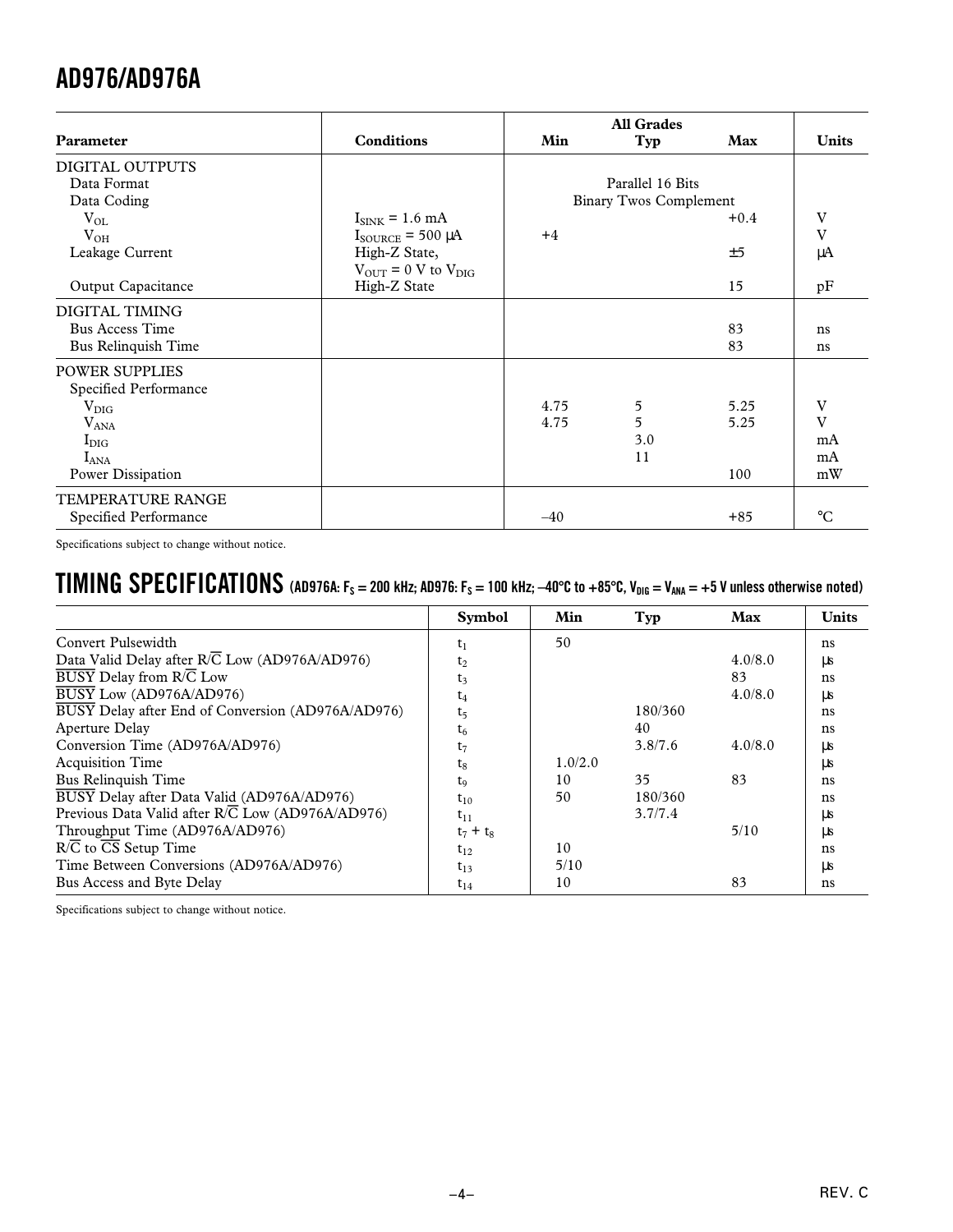### **ABSOLUTE MAXIMUM RATINGS<sup>1</sup>**

| Analog Inputs                                                                                                 |
|---------------------------------------------------------------------------------------------------------------|
|                                                                                                               |
| CAP $+V_{ANA} + 0.3$ V to AGND2 – 0.3 V                                                                       |
|                                                                                                               |
| Ground Voltage Differences                                                                                    |
| DGND, AGND1, AGND2 $\dots\dots\dots\dots\dots\dots\dots\dots\dots\dots$                                       |
| Supply Voltages                                                                                               |
|                                                                                                               |
|                                                                                                               |
|                                                                                                               |
| Digital Inputs $\ldots \ldots \ldots \ldots \ldots \ldots -0.3 \text{ V}$ to $V_{\text{DIG}} + 0.3 \text{ V}$ |
| Internal Power Dissipation <sup>2</sup>                                                                       |
|                                                                                                               |
|                                                                                                               |
| Storage Temperature Range (N, R, RS) $\ldots -65^{\circ}$ C to +150 °C                                        |
| Lead Temperature Range                                                                                        |
|                                                                                                               |
|                                                                                                               |

#### **NOTES**

<sup>1</sup>Stresses above those listed under Absolute Maximum Ratings may cause permanent damage to the device. This is a stress rating only; functional operation of the device at these or any other conditions above those indicated in the operational section of this specification is not implied. Exposure to absolute maximum rating conditions for extended periods may affect device reliability.

2 Specification is for device in free air:

28-Lead PDIP:  $\theta_{JA} = 74^{\circ}$ C/W;  $\theta_{JC} = 24^{\circ}$ C/W,

28-Lead SOIC:  $\theta_{JA} = 72^{\circ}C/W$ ;  $\theta_{JC} = 23^{\circ}C/W$ ,

| 28-Lead SSOP: $\theta_{IA} = 109^{\circ}C/W$ ; $\theta_{IC} = 39^{\circ}C/W$ . |  |  |  |  |
|--------------------------------------------------------------------------------|--|--|--|--|
|--------------------------------------------------------------------------------|--|--|--|--|



**19 D11 D3**

**17 D5 16 D6 15 D7**

**18 D4**

**PIN CONFIGURATION DIP, SOIC and SSOP Packages**



**D10 D9 D8 DGND**

Figure 1. Load Circuit for Digital Interface Timing

### **ORDERING GUIDE**

| Model     | Temperature<br>Range               | Max<br><b>INL</b> | Min<br>$S/(N+D)$ | Throughput<br>Rate | Package<br>Descriptions              | Package<br><b>Options</b> |
|-----------|------------------------------------|-------------------|------------------|--------------------|--------------------------------------|---------------------------|
| AD976AN   | $-40^{\circ}$ C to $+85^{\circ}$ C | $\pm 3.0$ LSB     | 83 dB            | 100 kSPS           | 28-Lead, 300 mil Plastic DIP         | $N-28B$                   |
| AD976BN   | $-40^{\circ}$ C to $+85^{\circ}$ C | $\pm 2.0$ LSB     | 85 dB            | 100 kSPS           | 28-Lead, 300 mil Plastic DIP         | $N-28B$                   |
| AD976CN   | $-40^{\circ}$ C to $+85^{\circ}$ C |                   | 83 dB            | 100 kSPS           | 28-Lead, 300 mil Plastic DIP         | $N-28B$                   |
| AD976AAN  | $-40^{\circ}$ C to $+85^{\circ}$ C | $\pm 3.0$ LSB     | 83 dB            | 200 kSPS           | 28-Lead, 300 mil Plastic DIP         | $N-28B$                   |
| AD976ABN  | $-40^{\circ}$ C to $+85^{\circ}$ C | $\pm 2.0$ LSB     | 85 dB            | 200 kSPS           | 28-Lead, 300 mil Plastic DIP         | $N-28B$                   |
| AD976ACN  | $-40^{\circ}$ C to $+85^{\circ}$ C |                   | 83 dB            | 200 kSPS           | 28-Lead, 300 mil Plastic DIP         | $N-28B$                   |
| AD976AR   | $-40^{\circ}$ C to $+85^{\circ}$ C | $\pm 3.0$ LSB     | 83 dB            | 100 kSPS           | 28-Lead Small Outline Package        | $R-28$                    |
| AD976BR   | $-40^{\circ}$ C to $+85^{\circ}$ C | $\pm 2.0$ LSB     | 85 dB            | 100 kSPS           | 28-Lead Small Outline Package        | $R-28$                    |
| AD976CR   | $-40^{\circ}$ C to $+85^{\circ}$ C |                   | 83 dB            | 100 kSPS           | 28-Lead Small Outline Package        | $R-28$                    |
| AD976AAR  | $-40^{\circ}$ C to $+85^{\circ}$ C | $\pm 3.0$ LSB     | 83 dB            | 200 kSPS           | 28-Lead Small Outline Package        | $R-28$                    |
| AD976ABR  | $-40^{\circ}$ C to $+85^{\circ}$ C | $\pm 2.0$ LSB     | 85 dB            | 200 kSPS           | 28-Lead Small Outline Package        | $R-28$                    |
| AD976ACR  | $-40^{\circ}$ C to $+85^{\circ}$ C |                   | 83 dB            | 200 kSPS           | 28-Lead Small Outline Package        | $R-28$                    |
| AD976ARS  | $-40^{\circ}$ C to $+85^{\circ}$ C | $\pm 3.0$ LSB     | 83 dB            | 100 kSPS           | 28-Lead Shrink Small Outline Package | $RS-28$                   |
| AD976BRS  | $-40^{\circ}$ C to $+85^{\circ}$ C | $\pm 2.0$ LSB     | 85 dB            | 100 kSPS           | 28-Lead Shrink Small Outline Package | $RS-28$                   |
| AD976CRS  | $-40^{\circ}$ C to $+85^{\circ}$ C |                   | 83 dB            | 100 kSPS           | 28-Lead Shrink Small Outline Package | $RS-28$                   |
| AD976AARS | $-40^{\circ}$ C to $+85^{\circ}$ C | $\pm 3.0$ LSB     | 83 dB            | 200 kSPS           | 28-Lead Shrink Small Outline Package | $RS-28$                   |
| AD976ABRS | $-40^{\circ}$ C to $+85^{\circ}$ C | $\pm 2.0$ LSB     | 85 dB            | 200 kSPS           | 28-Lead Shrink Small Outline Package | $RS-28$                   |
| AD976ACRS | $-40^{\circ}$ C to $+85^{\circ}$ C |                   | 83 dB            | 200 kSPS           | 28-Lead Shrink Small Outline Package | $RS-28$                   |

### **CAUTION**

ESD (electrostatic discharge) sensitive device. Electrostatic charges as high as 4000 V readily accumulate on the human body and test equipment and can discharge without detection. Although the AD976/AD976A features proprietary ESD protection circuitry, permanent damage may occur on devices subjected to high energy electrostatic discharges. Therefore, proper ESD precautions are recommended to avoid performance degradation or loss of functionality.

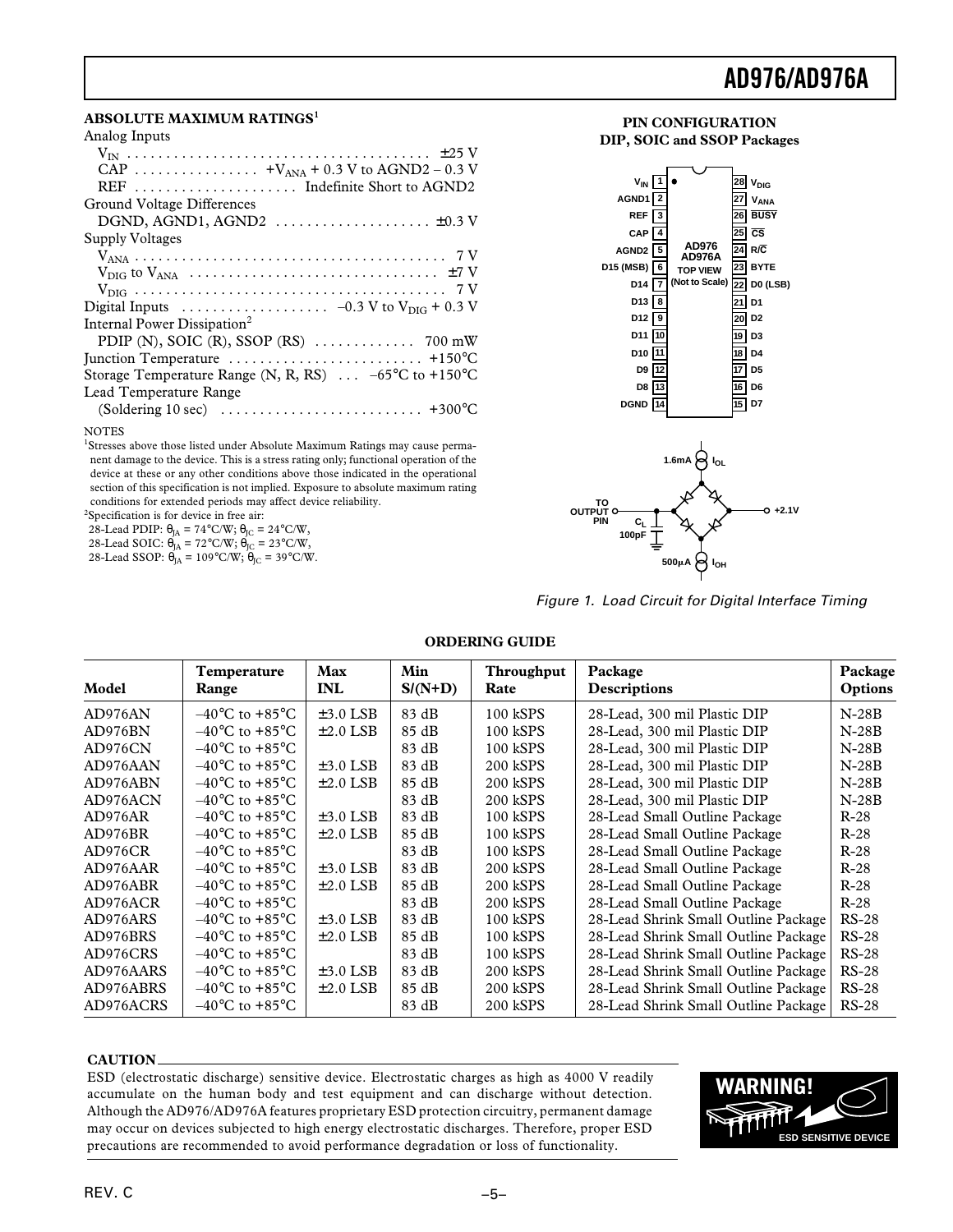| Pin No.        | Mnemonic               | Description                                                                                                                                                                                                                                                                                                                                             |
|----------------|------------------------|---------------------------------------------------------------------------------------------------------------------------------------------------------------------------------------------------------------------------------------------------------------------------------------------------------------------------------------------------------|
| $\mathbf{1}$   | $V_{IN}$               | Analog Input. Connect a 200 $\Omega$ resistor between $V_{IN}$ and the analog signal source. The full-scale<br>input range is $\pm 10$ V.                                                                                                                                                                                                               |
| $\overline{2}$ | AGND1                  | Analog Ground. Used as the ground reference point for the REF pin.                                                                                                                                                                                                                                                                                      |
| 3              | <b>REF</b>             | Reference Input/Output. The internal +2.5 V reference is available at this pin. Alternatively, an<br>external reference can be used to override the internal reference. In either case, connect a 2.2 µF<br>tantalum capacitor between REF and AGND1.                                                                                                   |
| $\overline{4}$ | CAP                    | Reference Buffer Output. Connect a 2.2 µF tantalum capacitor between CAP and AGND2.                                                                                                                                                                                                                                                                     |
| 5              | AGND <sub>2</sub>      | Analog Ground.                                                                                                                                                                                                                                                                                                                                          |
| 6              | $D15$ (MSB)            | Data Bit 15. Most significant bit of conversion result. High impedance state when $\overline{CS}$ is HIGH or<br>when $R/\overline{C}$ is LOW.                                                                                                                                                                                                           |
| $7 - 13$       | $D14-D8$               | Data Bits 14–8. High impedance state when $\overline{CS}$ is HIGH or when R/ $\overline{C}$ is LOW.                                                                                                                                                                                                                                                     |
| 14             | <b>DGND</b>            | Digital Ground.                                                                                                                                                                                                                                                                                                                                         |
| $15 - 21$      | $D7-D1$                | Data Bits 7-1. High impedance state when $\overline{CS}$ is HIGH or when $R/\overline{C}$ is LOW.                                                                                                                                                                                                                                                       |
| 22             | $D0$ (LSB)             | Data Bit 0. Least significant bit of conversion result. High impedance state when CS is HIGH or<br>when $R/\overline{C}$ is LOW.                                                                                                                                                                                                                        |
| 23             | <b>BYTE</b>            | Byte Select. With BYTE LOW, data will be output as indicated above; Pin 6 (D15) is the MSB,<br>Pin 22 (D0) is the LSB. With BYTE HIGH, the top and bottom 8 bits of data will be switched;<br>D15–D8 are output on Pins 15–22 and D7–D0 are output on Pins 6–13.                                                                                        |
| 24             | $R/\overline{C}$       | Read/Convert Input. With $\overline{\text{CS}}$ LOW, a falling edge on R/ $\overline{\text{C}}$ puts the internal sample/hold into the<br>hold state and starts a conversion; a rising edge enables the output data bits.                                                                                                                               |
| 25             | $\overline{\text{CS}}$ | Chip Select Input. Internally OR'd with R/C. With R/C LOW, a falling edge on $\overline{CS}$ will initiate a<br>conversion. With $R\overline{C}$ HIGH, a falling edge on $\overline{CS}$ will enable the output data bits. When $\overline{CS}$ is<br>HIGH, the output data bits will be in the Hi-impedance state.                                     |
| 26             | <b>BUSY</b>            | Busy Output. Goes LOW when a conversion is started and remains LOW until the conversion is<br>completed and the data is latched into the output register. With $\overline{\text{CS}}$ tied LOW and R/C HIGH,<br>output data will be valid when $\overline{BUSY}$ rises. The rising edge of $\overline{BUSY}$ can be used to latch the out-<br>put data. |
| 27             | $V_{ANA}$              | Analog Power Supply. Nominally +5 V.                                                                                                                                                                                                                                                                                                                    |
| 28             | $V_{\rm DIG}$          | Digital Power Supply. Nominally +5 V.                                                                                                                                                                                                                                                                                                                   |

### **PIN FUNCTION DESCRIPTIONS**

### **DEFINITION OF SPECIFICATIONS INTEGRAL NONLINEARITY ERROR (INL)**

Linearity error refers to the deviation of each individual code from a line drawn from "negative full scale" to "positive full scale." The point used as negative full scale occurs 1/2 LSB before the first code transition. Positive full scale is defined as a level 1 1/2 LSB beyond the last code transition. The deviation is measured from the middle of each particular code to the true straight line.

### **DIFFERENTIAL NONLINEARITY ERROR (DNL)**

In an ideal ADC, code transitions are 1 LSB apart. Differential nonlinearity is the maximum deviation from this ideal value. It is often specified in terms of resolution for which no missing codes are guaranteed.

### 6 **FULL-SCALE ERROR**

The last  $+$  transition (from 011. . .10 to 011. . .11) should occur for an analog voltage 1 1/2 LSB below the nominal full scale (9.9995422 V for  $a \pm 10$  V range). The full-scale error is the deviation of the actual level of the last transition from the ideal level.

### **BIPOLAR ZERO ERROR**

Bipolar zero error is the difference between the ideal midscale input voltage (0 V) and the actual voltage producing the midscale output code.

### **INPUT BANDWIDTH**

The input bandwidth is that frequency at which the amplitude of the reconstructed fundamental is reduced by 3 dB for a fullscale input.

### **FULL-POWER BANDWIDTH**

Full-power bandwidth is defined as the full-scale input frequency at which signal to (Noise + Distortion) degrades to 60 dB, as 10 bits of accuracy.

### **APERTURE DELAY**

Aperture delay is a measure of the Sample-and-Hold Amplifier (SHA) performance and is measured from the rising edge of the clock input to when the input signal is held for a conversion.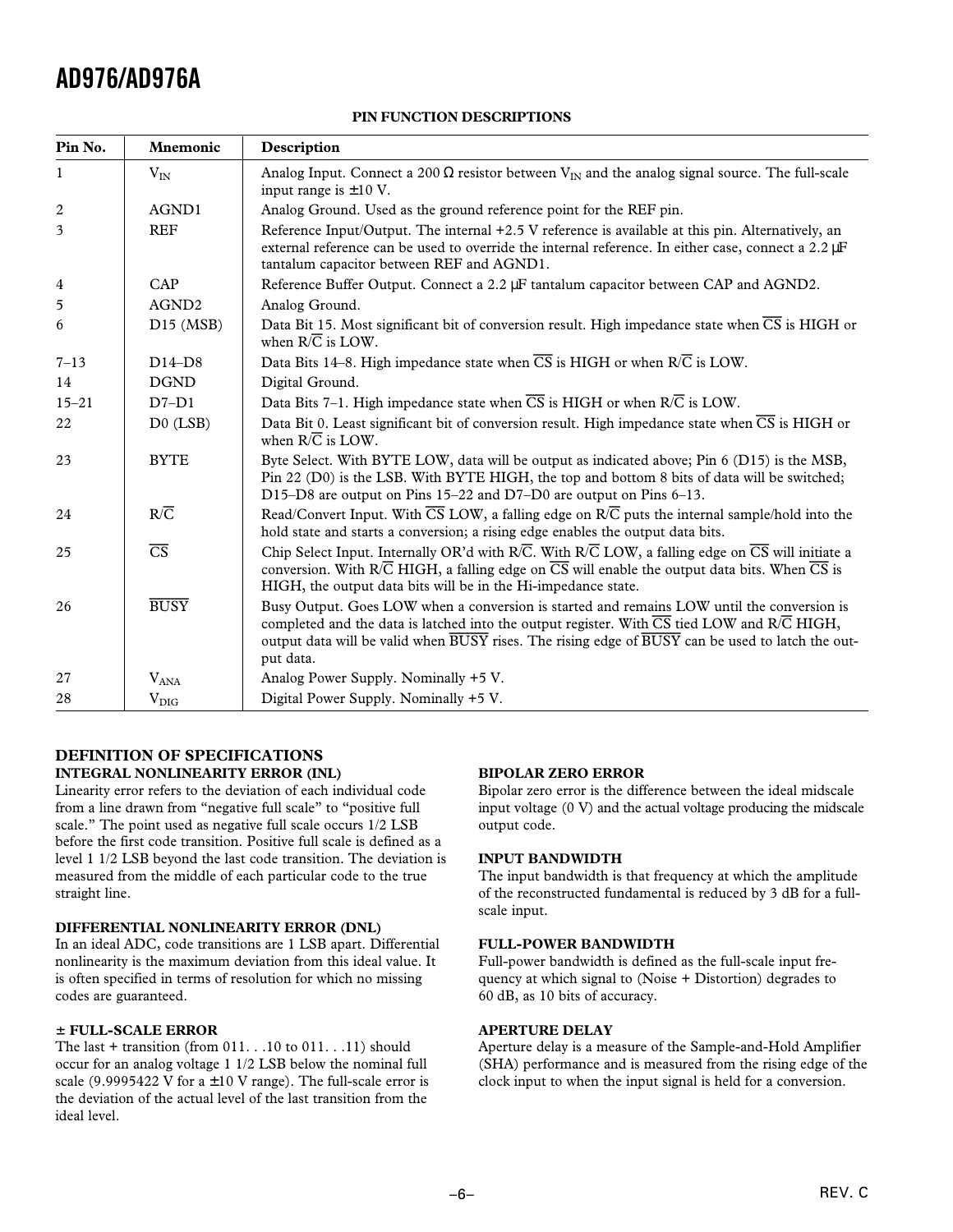### **APERTURE JITTER**

Aperture jitter is the variation in aperture delay for successive samples and is manifested as noise on the input to the A/D.

### **TRANSIENT RESPONSE**

The time required for the AD976/AD976A to achieve its rated accuracy after a full-scale step function is applied to its input.

### **OVERVOLTAGE RECOVERY**

The time required for the ADC to recover to full accuracy after an analog input signal 150% of full-scale is reduced to 50% of the full-scale value.

### **Signal-to-(Noise Plus Distortion Ratio) (S/[N+D])**

S/(N+D) is the measured signal-to-noise plus distortion ratio at the output of the ADC. The signal is the rms magnitude of the fundamental. Noise plus distortion is the rms sum of all of the nonfundamental signals and harmonics to half the sampling rate excluding dc. The S/(N+D) is dependent upon the number of quantization levels. The more levels, the lower the quantization noise. The theoretical  $S/(N+D)$  for a sine wave input signal can be calculated using the following:

$$
S/(N+D) = (6.02N + 1.76) dB
$$
 (1)

where *N* is the number of bits.

Thus, for an ideal 16 bit converter,  $S/(N+D) = 98$  dB.

The output spectrum from the ADC is evaluated by applying a low noise, low distortion sine wave signal to the  $V_{IN}$  pin and sampling at a 200 kHz throughput rate. By generating a Fast Fourier Transform (FFT) plot, the S/(N+D) data can then be obtained. Figure 10 shows a typical 2048-point FFT plot with an input signal of 45 kHz and a sampling rate of 200 kHz. The S/(N+D) obtained from this graph is 86.23 dB.

Since the measured  $S/(N+D)$  is less than the theoretical value, it is possible to get a measure of performance expressed in effective number of bits (ENOB).

$$
ENOB = ((S/(N+D) - 1.76) / 6.02)
$$

Thus for an input signal of 45 kHz, the typical ENOB is 14.

### **TOTAL HARMONIC DISTORTION (THD)**

THD is the ratio of the rms sum of the harmonics to the rms value of the fundamental. For the AD976/AD976A, THD is defined as:

$$
THD\left(dB\right) = 20 \log \frac{\sqrt{V_2^2 + V_3^2 + V_4^2 + V_5^2 + V_6^2}}{V_1}
$$

where  $V_1$  is the rms amplitude of the fundamental, and  $V_2$ ,  $V_3$ ,  $V_4$ ,  $V_5$  and  $V_6$  are the rms amplitudes of the second through sixth harmonics. The THD is also derived from the FFT plot of the ADC output spectrum shown in Figure 10 and is seen there as –105.33 dB.

### **Spurious Free Dynamic Range (SPFD)**

The spurious free dynamic range is defined as the difference, in dB, between the peak spurious or harmonic component in the ADC output spectrum (up to  $F_S/2$  and excluding dc) and the rms value of the fundamental. Normally, the value of this specification will be determined by the largest harmonic in the spectrum. The typical SPFD for the AD976/AD976A is –100 dB and can be seen in Figure 10.

### **FUNCTIONAL DESCRIPTION**

The AD976/AD976A is a high speed, low power, 16-bit sampling, analog-to-digital converter that can operate from a single +5 volt power supply. The AD976/AD976A uses laser trimmed scaling input resistors to provide an industry standard  $\pm 10$  volt input range. With a 100/200 kSPS throughput rate and a parallel interface, the AD976/AD976A is capable of connecting directly to digital signal processors and microcontrollers.

The AD976/AD976A employs a successive-approximation technique to determine the value of the analog input voltage. Instead of using the traditional laser-trimmed resistor-ladder approach, however, this device uses a capacitor array charge distribution technique. Binary weighted capacitors subdivide the input sample to perform the actual analog-to-digital conversion. The capacitor array eliminates variation in the linearity of the device due to temperature-induced mismatches of resistor values. As a result of having an on-chip capacitor array, there is no need for additional external circuitry to perform the sample/hold function.

Initial errors in capacitor matching are eliminated at the time of manufacturing. Calibration coefficients are calculated that correct for capacitor mismatches and are stored in on-chip thin-film resistors that act as ROM. As a conversion is occurring, the appropriate calibration coefficients are read out of ROM. The accumulated coefficients are then used to adjust and improve conversion accuracy. Any initial offset error is also trimmed out during factory calibration. With the addition of an onboard reference the AD976/AD976A provides a complete 16-bit A/D solution.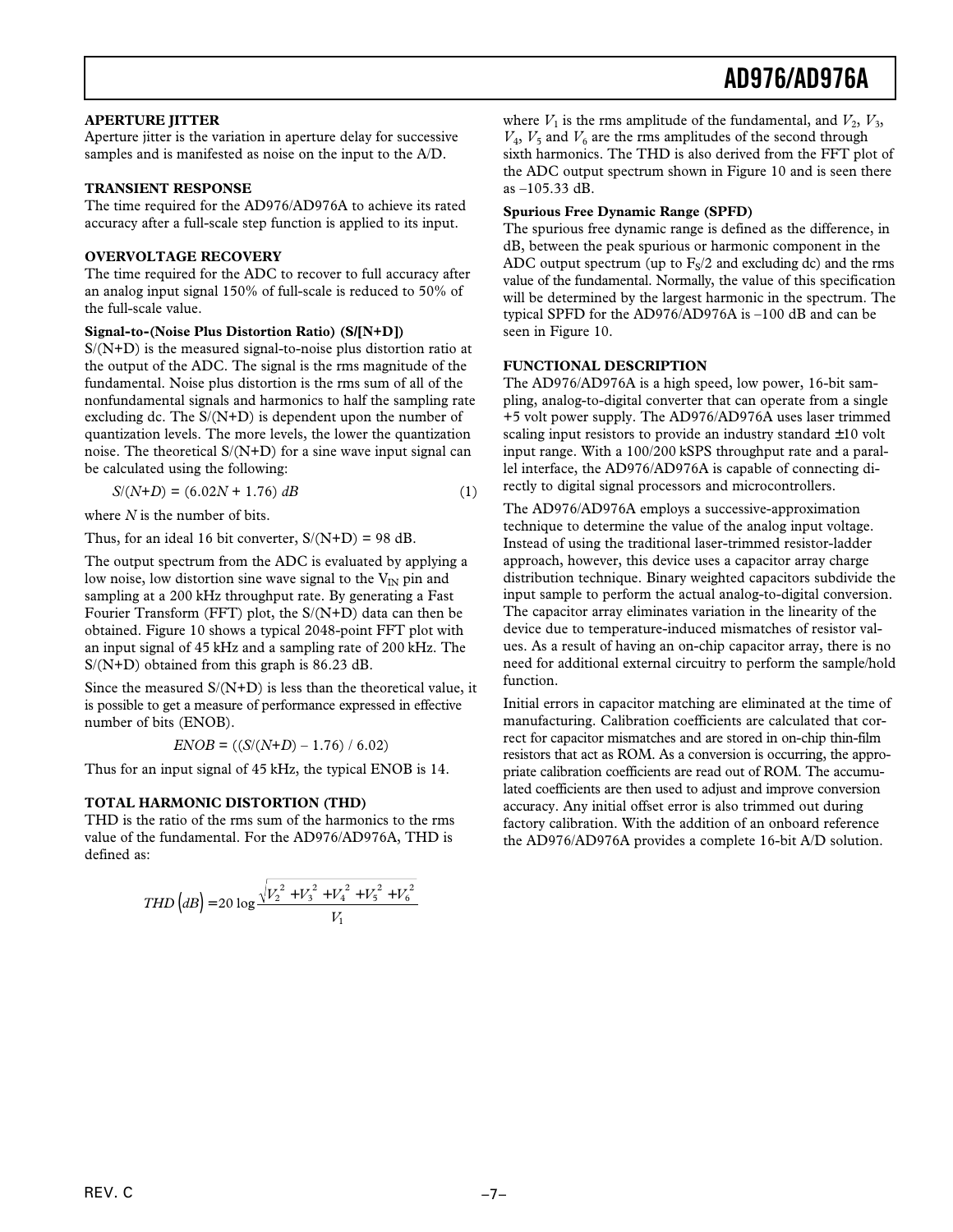### **CONVERSION CONTROL**

The AD976/AD976A is controlled by two signals: R/*C* and *CS*, as shown in Figures 2 and 3. To initiate a conversion and place the sample/hold circuit into the hold state, both the R/*C* and *CS* signals must be brought low for no less than 50 ns. Once the conversion process begins, the *BUSY* signal will go Low until the conversion is complete. At the end of a conversion, *BUSY* will return High, and the resulting valid data will be available on the data bus. On the first conversion after the AD976/AD976A is powered up, the DATA output will be indeterminate.

The AD976/AD976A exhibits two modes of conversion. In the mode demonstrated in Figure 2, conversion timing is controlled by a negative-going R/*C* signal, at least 50 ns wide. In this mode the *CS* pin is always tied low, and the only limit placed on how long the  $R/\overline{C}$  signal can remain low is the desired sampling rate. Less than 83 ns after the initiation of a conversion, the *BUSY* signal will be brought low and remain low until the conversion is complete and the output shift registers have been updated with the new Binary Twos Complement data.

Figure 3 demonstrates the AD976/AD976A conversion timing, using *CS* to control both the conversion process and the reading of output data. To operate in this mode, the R/*C* signal should be brought low no less than 10 ns before the falling edge of a *CS* pulse (50 ns wide) is applied to the ADC. Once these two pulses are applied, *BUSY* will go low and remain low until a conversion is complete. After a maximum of  $4 \mu s$  (AD976A only), *BUSY* will again return high, and parallel data will be valid on the ADC outputs. To achieve the maximum 100 kHz/200 kHz throughput rate of the part, the negative going R/*C* and *CS* control signals should be applied every 5 µs (AD976A). It should also be noted that although all R/*C* and *CS* commands will be ignored once a conversion has begun, these inputs can be asserted during a conversion; i.e., a read during conversion can be performed. Voltage transients on these inputs could feed through to the analog circuitry and affect conversion results.



Figure 2. Conversion Timing with Outputs Enabled After Conversion (CS Tied Low)



Figure 3. Using  $\overline{CS}$  to Control Conversion and Read Timing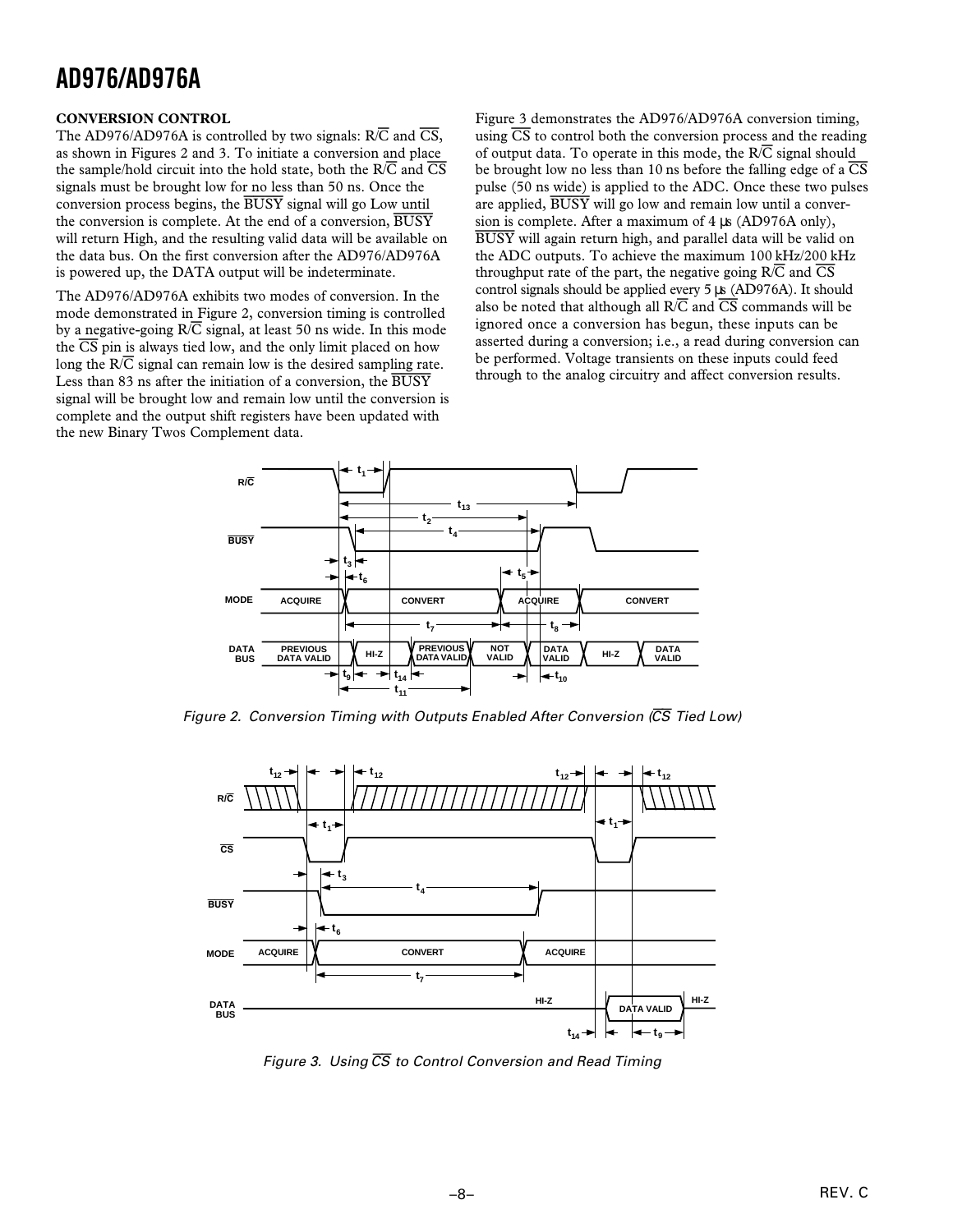

Figure 4. Using  $\overline{CS}$  and BYTE to Control Data Bus Read Timing

Regardless of the method for controlling conversions, output data from conversion "n–1" will be valid during the *BUSY* Low time for roughly 3.7 µs (AD976A only), and output data from conversion "n" will be valid at the end of a conversion, 50 ns  $(t_{10})$  before  $\overline{BUSY}$  returns High. It is recommended, however, that data is read only after *BUSY* goes high since this timing is much more clearly defined and provides optimal performance. Figure 4 demonstrates the functionality of the BYTE pin and shows how the data will be valid in Binary Twos Complement format only when R/*C* is asserted High and *CS* is Low. The BYTE pin enables the output data on the bus to be read as a full parallel output or as two 8-bit bytes on Pins 6–13 and Pins 15–22.

### **ANALOG INPUTS**

Figure 5 shows the analog input section for the AD976 when operating with an internal reference. The analog input range is nominally a bipolar –10 V to +10 V. Since the AD976/AD976A can be operated with an internal or external reference, the fullscale analog input range can be best represented as  $\pm 4$  V<sub>REF</sub>. The nominal input impedance is 23 k $\Omega/13$  k $\Omega$  with a 22 pF input capacitance. The analog input section also has a  $\pm 25$  V overvoltage protection. Since the AD976/AD976A has two analog grounds it is important to ensure that the analog input is referenced to the AGND1 pin, the low current ground. This will minimize any problems associated with a resistive ground drop. It is also important to ensure that the analog input of the AD976/AD976A is driven by a low impedance source. With its primarily resistive analog input circuitry, the ADC can be driven by a wide selection of general purpose amplifiers.

To best match the low distortion requirements of the AD976/ AD976A, care should be taken in the selection of the drive circuitry op amp. Figure 6 shows the analog input section for the AD976A when operating with an internal reference only. Figure 9 shows the analog input section for both the AD976 and the AD976A when operating with an external reference.



Figure 5.  $\pm$  10 V Input Connection for the AD976 (Internal Reference)



Figure 6.  $\pm$  10 V Input Connection for the AD976A (Internal Reference) Only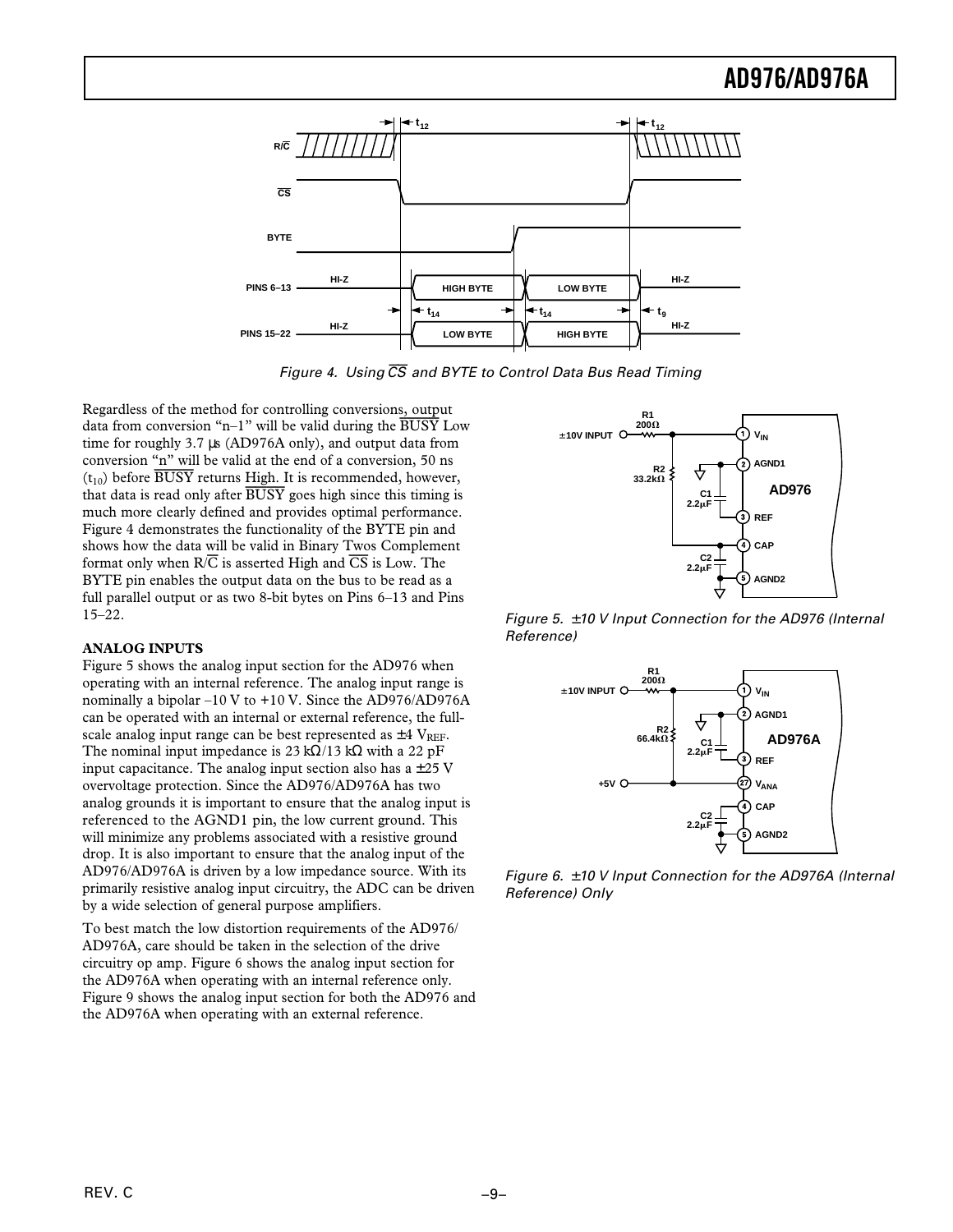| <b>Error Term</b>    | <b>With Both External</b><br><b>Resistors Included</b>                                  | <b>Without the External</b><br>33.2K Resistor | With the External 33.2K<br><b>Resistor Grounded</b> | <b>Without Either External</b><br><b>Resistors Included</b> |
|----------------------|-----------------------------------------------------------------------------------------|-----------------------------------------------|-----------------------------------------------------|-------------------------------------------------------------|
| Offset Error         | $-10$ mV < Error < 10 mV                                                                | $-25$ mV < Error < $-5$ mV                    | $-25$ mV < Error < $-5$ mV                          | $-40$ mV < Error < $-15$ mV                                 |
| +Full Scale<br>Error | $-0.50\% \le$ Error $\le 0.50\%$ <sup>1</sup><br>$-0.25\%$ < Error < 0.25% <sup>2</sup> | $-0.05\% <$ Error $< 0.95\%$                  | $-0.65\% <$ Error $\lt 0.35\%$                      | $0.55\% <$ Error $< 1.90\%$                                 |
| -Full Scale<br>Error | $-0.50\%$ < Error < 0.50% <sup>1</sup><br>$-0.25\%$ < Error < 0.25% <sup>2</sup>        | $0.25\% <$ Error $< 1.25\%$                   | $-0.65\% <$ Error $\lt 0.35\%$                      | $-2.5\% <$ Error $\lt$ $-1.0\%$                             |

### **Table I. Offset and Gain Error for AD976**

### **Table II. Offset and Gain Error for AD976A**

| Error Term           | <b>With Both External</b><br><b>Resistors Included</b>                              | <b>Without the External</b><br>33.2K Resistor | With the External 33.2K<br><b>Resistor Grounded</b> | <b>Without Either External</b><br><b>Resistors Included</b> |
|----------------------|-------------------------------------------------------------------------------------|-----------------------------------------------|-----------------------------------------------------|-------------------------------------------------------------|
| Offset Error         | $-10$ mV < Error < 10 mV                                                            | $-25$ mV < Error < $-5$ mV                    | $-25$ mV < Error < $-5$ mV                          | $1 - 55$ mV < Error < $-25$ mV                              |
| +Full Scale<br>Error | $-0.50\%$ < Error < 0.50% <sup>1</sup><br>$-0.25\%$ < Error < 0.25% <sup>2</sup>    | $-0.05\% <$ Error $\leq 0.95\%$               | $-0.65\% <$ Error $\leq 0.35\%$                     | $1.0\%$ < Error < 2.50%                                     |
| -Full Scale<br>Error | $-0.50\%$ < Error < 0.50% <sup>1</sup><br>$-0.25\%$ < Error < $0.25\%$ <sup>2</sup> | $0.25\% <$ Error $\leq 1.25\%$                | $-0.65\% <$ Error $\leq 0.35\%$                     | $-3.50\%$ < Error < $-1.75\%$                               |

**NOTES** 

<sup>1</sup>For A grade part.

<sup>2</sup>For B grade part.

### **OFFSET AND GAIN ADJUSTMENT**

The AD976/AD976A is factory trimmed to minimize gain, offset and linearity errors. In some applications, where the analog input signal is required to meet the full dynamic range of the ADC, the gain and offset errors need to be externally trimmed to zero. Figure 7 shows the required trim circuitry to correct for these offset and gain errors. Figure 8 shows the bipolar transfer characteristic of the AD976/AD976A.

Where adjustment is required, offset error must be corrected before gain error. To achieve this, trim the offset resistor R3 while the input voltage is  $1/2$  LSB below ground. By applying a voltage of  $-152.6 \mu V$  at the input and adjusting the potentiometer until the major carry transition is located between 1111 1111 1111 1111 and 0000 0000 0000 0000, the internal offset can be corrected. To adjust the gain error, an analog signal should be input at either the first code transition (ADC negative full-scale) or the last code transition (ADC positive full-scale). Thus, to adjust for full-scale error, an input voltage of 9.999542 V (FS/2–3/2 LSBs) can be applied to the input and R4 should be adjusted until the output code flickers between the last positive code transition 0111 1111 1111 1111 and 0111 1111 1111 1110. Should the first code transition need adjusting, the trim procedure should consist of applying an analog input signal of –9.999847 V  $(-FS/2 + 1/2$  LSB) to the input and adjusting the trim until the output code flickers between 1000 0000 0000 0000 and 1000 0000 0000 0001.

The external 200  $\Omega$  and 33.2K resistor shown in the data sheet for the AD976 provide compensation for an internal adjustment of the offset and gain which allows calibration with a single supply. These resistors may not be required in some applications but it should be noted that their removal will result in offset and gain errors in addition to those listed in the electrical specifications of the data sheet. Tables I and II illustrate the worst case range for Bipolar Zero (offset) error and Full-Scale (gain) error for the AD976 and the AD976A. All error terms are with respect to the A/D (i.e., a negative offset in the table would have to be corrected with an externally applied positive voltage).



Figure 7. Input Connection with Offset and Gain Adjustment



Figure 8. The Bipolar Transfer Characteristic of the AD976/AD976A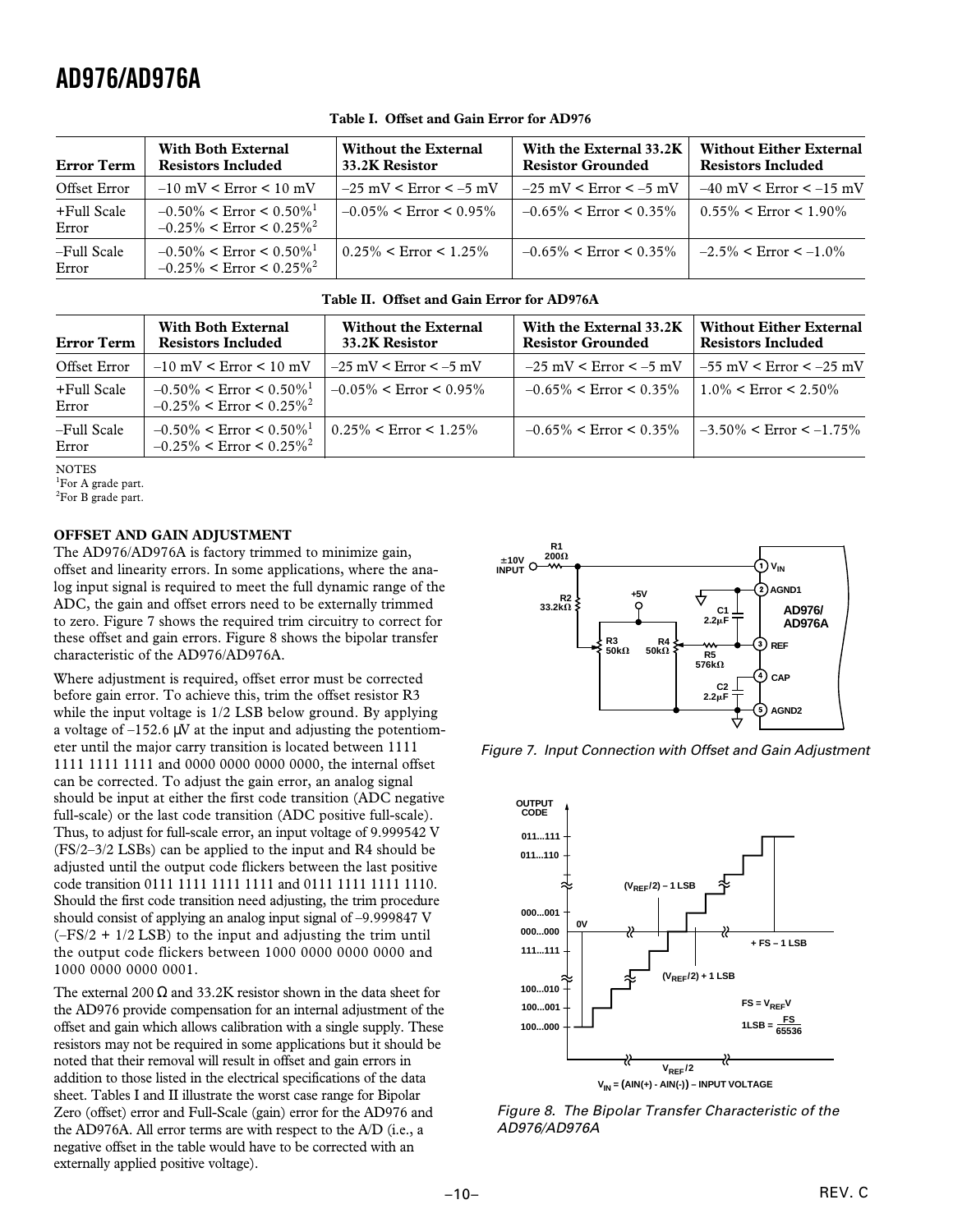### **VOLTAGE REFERENCE**

The AD976/AD976A has an on-chip temperature compensated bandgap voltage reference that is factory trimmed to 2.5 V  $\pm$  20 mV. The full-scale range of the ADC is equal to  $\pm$ 4 V<sub>REF</sub>. Thus, the nominal range will be  $\pm 10$  V.

The accuracy of the AD976 over the specified temperature range is dominated by the drift performance of the voltage reference. The on-chip voltage reference is laser-trimmed to provide a typical drift of 7 ppm/°C. This typical drift characteristic is shown in Figure 13, which is a plot of the change in reference voltage (in mV) versus the change in temperature—notice the plot is normalized for zero error at +25°C. If improved drift performance is required, an external reference such as the AD780 should be used to provide a drift as low as 3 ppm/°C. In order to simplify the drive requirements of the voltage reference (internal or external), an onboard reference buffer is provided. The output of this buffer is provided at the CAP pin and is available to the user; however, when externally loading the reference buffer, it is important to make sure that proper precautions are taken to minimize any degradation in the ADC's performance. Figure 14 shows the load regulation of the reference buffer. Notice that this figure is also normalized so that there is zero error with no dc load. In the linear region, the output impedance at this point is typically 1 ohm. Because of this 1 ohm output impedance, it is important to minimize any ac or input dependent loads that will lead to increased distortion. Any dc loads will simply act as a gain error. Although the typical characteristic of Figure 14 shows that the AD976 is capable of driving loads greater than 15 mA, it is not recommended that the steady state current exceed 2 mA.

In addition to the on-chip reference, an external 2.5 V reference can be applied. When choosing an external reference for a 16-bit application, however, careful attention should be paid to noise and temperature drift. These critical specifications can have a significant effect on the ADC performance.

Figure 9 shows the AD976/AD976A with the AD780 voltage reference applied to the REF pin. The AD780 is a bandgap reference that exhibits ultralow drift, low initial error, and low output noise. For low power applications, the REF192 provides a low quiescent current, high accuracy and low temperature drift solution.



Figure 9. AD780 External Reference Connection to the AD976/AD976A

### **AC PERFORMANCE**

The AD976/AD976A is fully specified and tested for dynamic performance specifications. The ac parameters are required for signal processing applications such as speech recognition and spectrum analysis. These applications require information on the ADC's effect on the spectral content of the input signal. Hence, the parameters for which the AD976/AD976A is specified include: S/(N+D), THD and Spurious Free Dynamic Range. These terms are discussed in greater detail in the following sections.

As a general rule, it is recommended that the results from several conversions be averaged to reduce the effects of noise, thus improving parameters such as S/(N+D) and THD. The ac performance of the AD976/AD976A can be optimized by operating the ADC at its maximum sampling rate of 100 kHz/200 kHz and by digitally filtering the resulting bit stream to the desired signal bandwidth. By distributing noise over a wider frequency range, the noise density in the frequency band of interest can be reduced. For example, if the required input bandwidth is 50 kHz, the AD976A could be oversampled by a factor of 2. This would yield a 3 dB improvement in the effective SNR performance.



Figure 10. FFT PLOT

### **DC PERFORMANCE**

The factory calibration scheme used for the AD976/AD976A compensates for bit weight errors that may exist in the capacitor array. The mismatch in capacitor values is adjusted (using the calibration coefficients) during a conversion, resulting in excellent dc linearity performance. Figures 11, 12, 15, 16, 17 and 18, respectively, show typical INL, typical DNL, typical positive and negative INL and DNL distribution plots for the AD976/AD976A at  $+25^{\circ}$ C.

A histogram test is a statistical method for deriving an A/D converter's differential nonlinearity. A ramp input is sampled by the ADC and a large number of conversions are taken and stored. Theoretically, the codes would all be the same size and therefore have an equal number of occurrences. A code with an average number of occurrences would have a DNL of "0." A code that is different than the average would have a DNL that was either greater or less than zero LSB. A DNL of –1 LSB indicates that there is a missing code present at the 16-bit level and that the ADC exhibits 15-bit performance.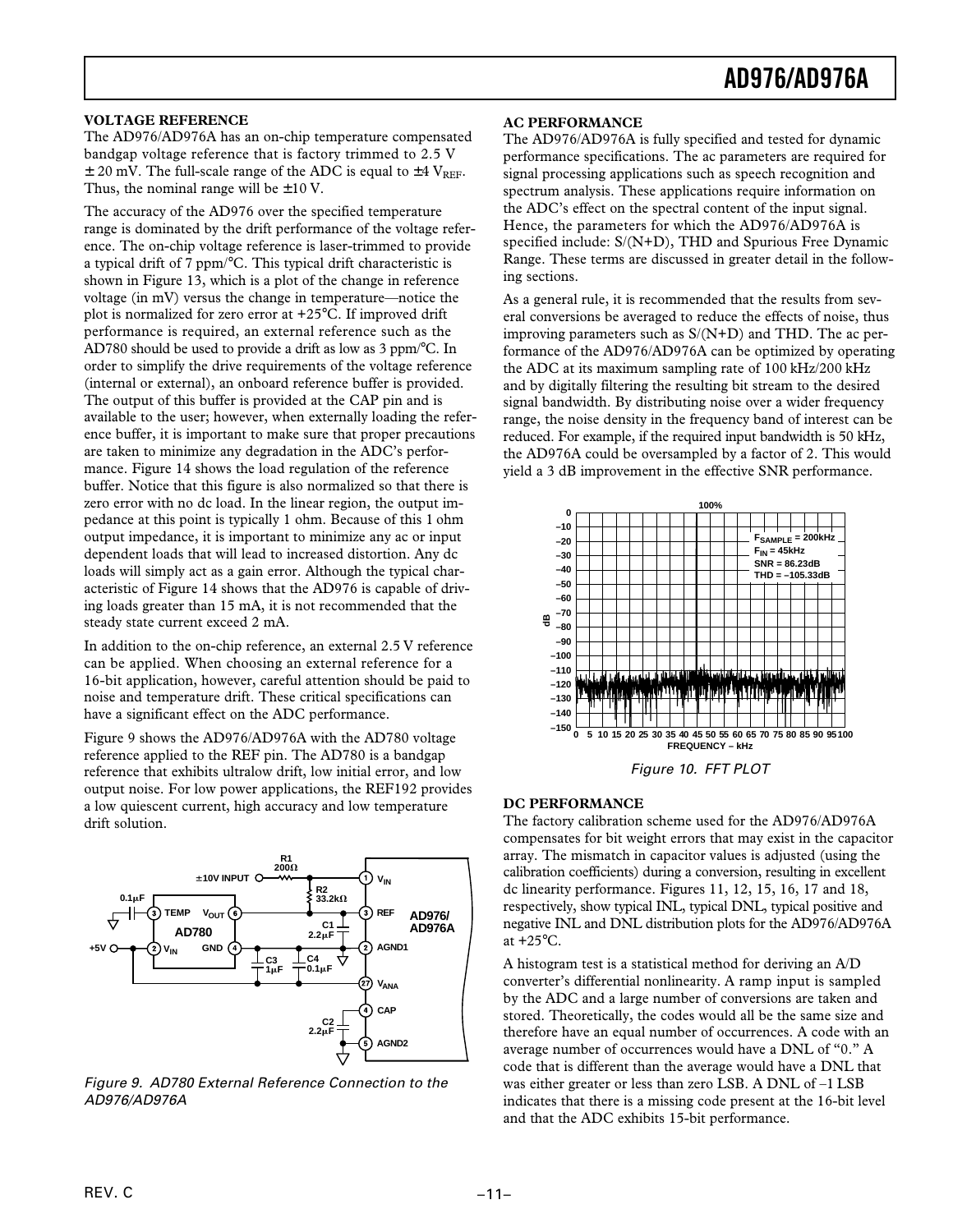









Figure 13. Reference Drift



Figure 14. CAP (Pin 4) Load Regulation



Figure 15. Typical Positive INL Distribution (1516 Units)



Figure 16. Typical Negative INL Distribution (1516 Units)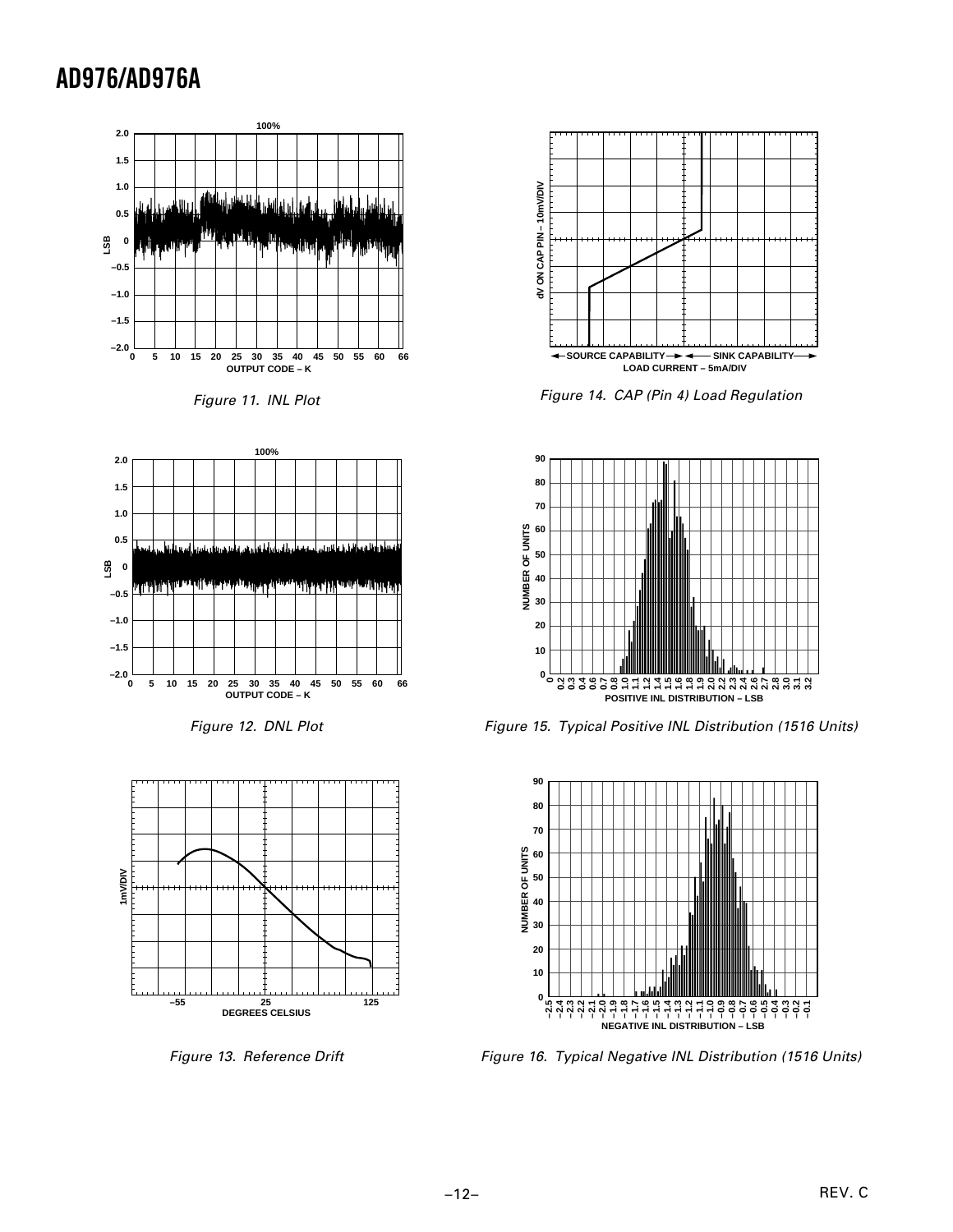

Figure 17. Typical Position DNL Distribution (1516 Units)

![](_page_12_Figure_3.jpeg)

Figure 18. Typical Negative DNL Distribution (1516 Units)

### **DC CODE UNCERTAINTY**

Ideally, a fixed dc input should result in the same output code for repetitive conversions; however, as a consequence of unavoidable circuit noise within the wideband circuits of the ADC, a range of output codes may occur for a given input voltage. Thus, when a dc signal is applied to the AD976/AD976A input, and 10,000 conversions are recorded, the result will be a distribution of codes as shown in Figure 19. This histogram shows a bell-shaped curve consistent with the Gaussian nature of thermal noise. The histogram is approximately seven codes wide. The standard deviation of this Gaussian distribution results in a code transition noise of 1 LSB rms.

![](_page_12_Figure_7.jpeg)

Figure 19. Histogram of 10,000 Conversions of a DC Input

### **MICROPROCESSOR INTERFACING**

The AD976/AD976A is ideally suited for traditional dc measurement applications supporting a microprocessor and ac signal processing applications interfacing to a digital signal processor. The AD976/AD976A is designed to interface with a 16-bit data bus and provides all output data bits in a single read cycle. A variety of external buffers can be used with the AD976/AD976A to prevent bus noise from coupling into the ADC. The following sections illustrate the use of the AD976/AD976A with the MC68000 and 8051 microcontrollers and the TMS320C25 and ADSP-2111 signal processors.

#### **MC68000 Interface**

Figure 20 shows a general interface diagram for the MC68000 16-bit microprocessor to the AD976/AD976A. In Figure 20, conversion is initiated by bringing CSA low (i.e., writing to the appropriate address). This allows the processor to maintain control over the complete conversion process.

![](_page_12_Figure_13.jpeg)

Figure 20. AD976/AD976A to 68000 Interface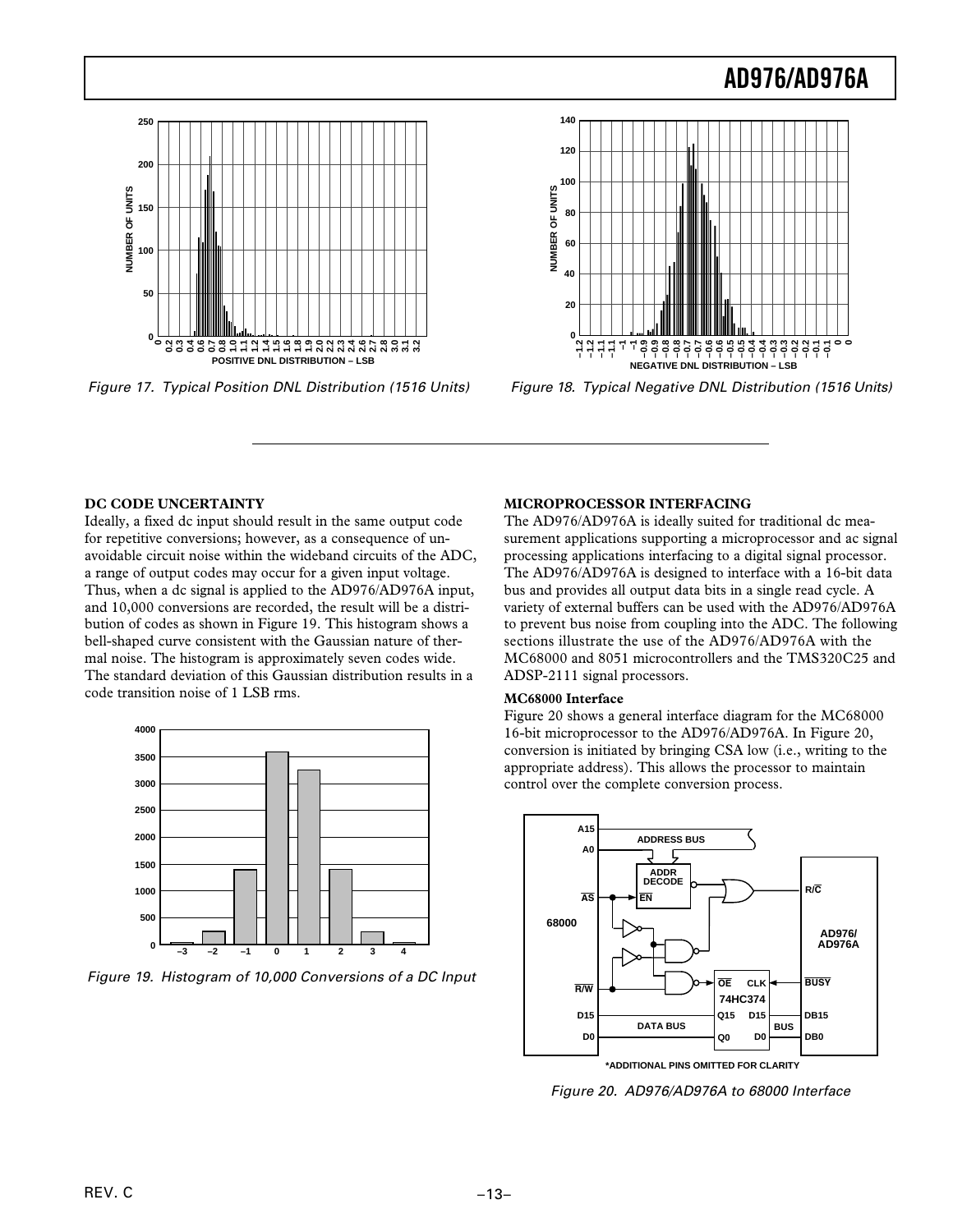### **8051 Interface**

Figure 21 illustrates the use of the AD976/AD976A with an 8051 microcontroller.

![](_page_13_Figure_3.jpeg)

Figure 21. AD976/AD976A to 8051 Interface

### **TMS320C25 Interface**

Figure 22 shows an interface between the AD976/AD976A and the TMS320C25.

![](_page_13_Figure_7.jpeg)

Figure 22. AD976/AD976A to TMS320C25 Interface

### **ADSP-2111 Interface**

Figure 23 shows an interface to the ADSP-2111 signal processor. In this example, *CS* is being used to control conversions and is generated by an external timer. A conversion is initiated each time the timer output goes low as long as you are not reading from the AD976/AD976A and while the Flag Output (FO) pin of the ADSP-2111 is low. When a conversion is complete, the *BUSY* line will return high. With the *IRQn* pin programmed to generate an interrupt on a high-to-low transition, an interrupt will occur at the end of each conversion. The 16-bit result of the conversion can be read from within the interrupt service routine by first forcing FO high, then performing a read operation with the AD976/AD976A.

![](_page_13_Figure_11.jpeg)

Figure 23. AD976/AD976A to ADSP-2111 Interface

### **POWER SUPPLIES AND DECOUPLING**

The AD976/AD976A has two power supply input pins.  $V_{ANA}$ and V<sub>DIG</sub> provide the supply voltages to the analog and digital portions, respectively.  $V_{ANA}$  is the +5 V supply for the on-chip analog circuitry, and  $V_{\text{DIG}}$  is the +5 V supply for the on-chip digital circuitry. The AD976/AD976A is designed to be independent of power supply sequencing and, thus, free from supply voltage induced latch-up.

With high performance linear circuits, changes in the power supplies can result in undesired circuit performance. Optimally, well regulated power supplies should be chosen with less than 1% ripple. The ac output impedance of a power supply is a complex function of frequency and it will generally increase with frequency. Thus, high frequency switching, such as that encountered with digital circuitry, requires the fast transient currents that most power supplies can not adequately provide. Such a situation results in large voltage spikes on the supplies. To compensate for the finite ac output impedance of most supplies, charge "reserves" should be stored in bypass capacitors. This will effectively lower the supplies impedance presented to the  $AD976/AD976A V<sub>ANA</sub>$  and  $V<sub>DIG</sub>$  pins and reduce the magnitude of these spikes. Decoupling capacitors, typically 0.1 µF, should be placed close to the power supply pins of the AD976/AD976A to minimize any inductance between the capacitors and the V<sub>ANA</sub> and V<sub>DIG</sub> pins.

The AD976/AD976A may be operated from a single +5 V supply. When separate supplies are used, however, it is beneficial to have larger capacitors,  $10 \mu$ F, placed between the logic supply  $(V_{\text{DIG}})$  and digital common (DGND) and between the analog supply  $(V_{ANA})$  and the analog common (AGND2). Additionally, 10 µF capacitors should be located in the vicinity of the ADC to further reduce low frequency ripple. In systems where the device will be subjected to harsh environmental noise, additional decoupling may be required.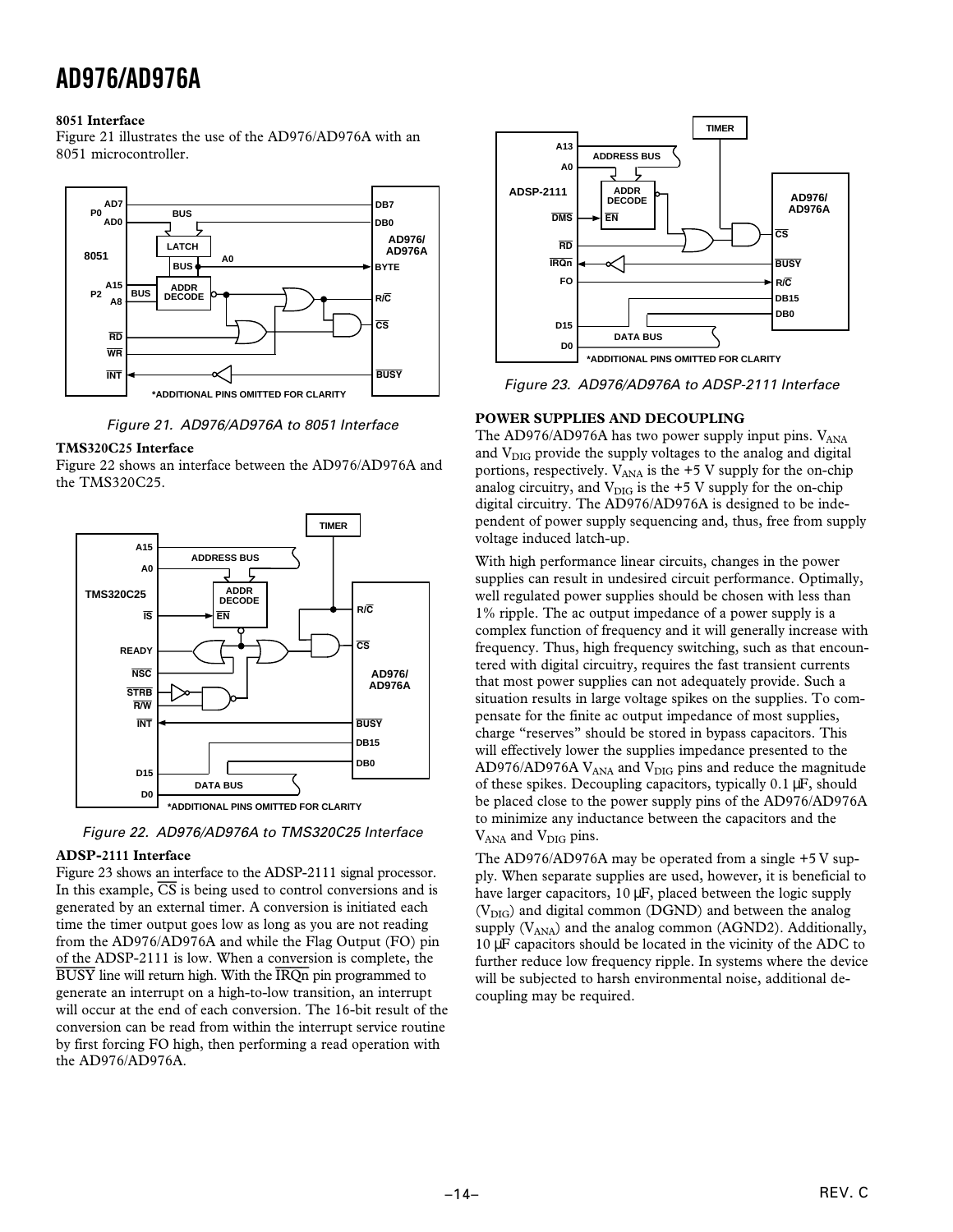### **GROUNDING**

The AD976/AD976A has three ground pins; AGND1, AGND2 and DGND. The analog ground pins are the "high quality" ground reference points and should be connected to the system analog common. AGND2 is the ground to which most internal ADC analog signals are referenced. This ground is most susceptible to current induced voltage drops and thus must be connected with the least resistance back to the power supply. AGND1 is the low current analog supply ground and should be the analog common for the external reference, input op amp drive circuitry and the input resistor divider circuit. By applying the inputs referenced to this ground, any ground variations will be offset and have a minimal effect on the resulting analog input to the ADC. The digital ground pin, DGND, is the reference point for all of the digital signals that control the AD976/AD976A.

The AD976/AD976A can be powered with two separate power supplies or with a single analog supply. When the system digital supply is noisy or fast switching digital signals are present, it is recommended to connect the analog supply to both the  $V<sub>ANA</sub>$ and  $V_{\text{DIG}}$  pins of the AD976/AD976A and the system supply to the remaining digital circuitry. With this configuration, AGND1, AGND2, and DGND should be connected back at the ADC. When there is significant bus activity on the digital output pins, the digital and analog supply pins on the ADC should be separated. This would eliminate any high speed digital noise from coupling back to the analog portion of the AD976/AD976A. In this configuration, the digital ground pin DGND should be connected to the system digital ground and be separate from the AGND pins.

### **BOARD LAYOUT**

Designing with high resolution data converters requires careful attention to board layout. Trace impedance is a significant issue. A 1.22 mA current through a 0.5  $\Omega$  trace will develop a voltage drop of 0.6 mV, which is 2 LSBs at the 16-bit level over the 20 volt full-scale range. Ground circuit impedances should be reduced as much as possible since any ground potential differences between the signal source and the ADC appear as an error voltage in series with the input signal. In addition to ground drops, inductive and capacitive coupling needs to be considered. This is especially true when high accuracy analog input signals share the same board with digital signals. Thus, to minimize input noise coupling, the input signal leads to  $V_{IN}$  and the signal return leads from AGND should be kept as short as possible. In addition, power supplies should also be decoupled to filter out ac noise.

Analog and digital signals should not share a common path. Each signal should have an appropriate analog or digital return routed close to it. Using this approach, signal loops enclose a small area, minimizing the inductive coupling of noise. Wide PC tracks, large gauge wire and ground planes are highly recommended to provide low impedance signal paths. Separate analog and digital ground planes are also recommended with a single interconnection point to minimize ground loops. Analog signals should be routed as far as possible from high speed digital signals and should only cross them, if absolutely necessary, at right angles.

In addition, it is recommended that multilayer PC boards be used with separate power and ground planes. When designing the separate sections, careful attention should be paid to the layout.